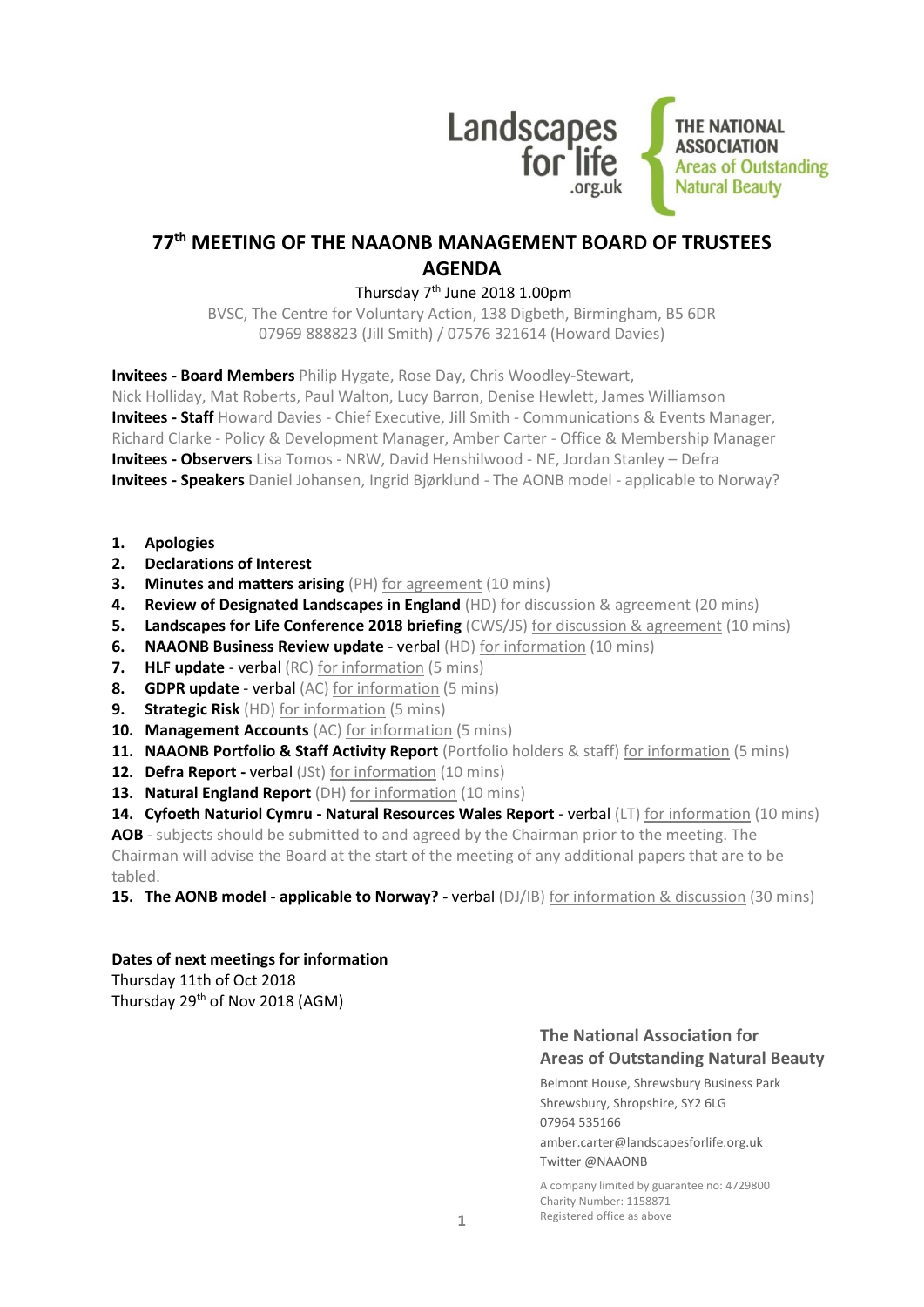**Item 3 - Minutes and matters arising**

## **Item 3 - Minutes and matters arising**

Report to The National Association for AONBs Board of Trustees Subject Minutes of the 76<sup>th</sup> meeting of the NAAONB Board of Trustees Date  $7<sup>th</sup>$  June 2018 Purpose **For agreement** 

## **MINUTES OF THE 76th MEETING OF THE NAAONB MANAGEMENT BOARD HELD AT 1PM AT THE CUSTARD FACTORY, BIRMINGHAM HELD ON THURSDAY 1ST MARCH 2018**

**Attendees - Board Members** Philip Hygate, Rose Day, Chris Woodley-Stewart, Nick Holliday, Mat Roberts, Paul Walton, Lucy Barron, Denise Hewlett, James Williamson **Attendees - Staff** Howard Davies - Chief Executive, Jill Smith - Communications & Events Manager, Richard Clarke - Policy & Development Manager, Amber Carter - Office & Membership Manager **Attendees - Observers** Lisa Tomos - Natural Resources Wales, David Henshilwood - Natural England, Jordan Stanley - Defra

#### **1. Apologies**

Apologies were received from Nick Holliday, Denise Hewlett, Rose Day and Lisa Tomos.

Due to adverse weather conditions a number of invitees were not able to make the journey, but, were able to join the meeting via conference call.

Those present via teleconference were; Mat Roberts, Paul Walton, Lucy Barron, James Williamson, Richard Clarke (NAAONB Staff) and David Henshilwood (Natural England).

#### **2. Declarations of Interest**

The Chief Executive suggested that a form, on which Trustees should record any declarations of interest, be sent out.

ACTION Howard Davies to prepare declarations of interest form and send out to Board.

#### **3. Minutes and matters arising**

The Chairman called for any errata in the minutes of the 75<sup>th</sup> meeting of the NAAONB Board of Trustees.

Matters arising - From AOB, Lucy Barron updated the Board that she and Chris Woodley-Stewart had offered to work on the L4L award. Whilst no progress had been made yet, progress would be brought to a future meeting.

**Resolved** that the minutes be accepted as a true report**.**

The Chairman called for any errata in the minutes of the NAAONB Annual General Meeting 2017.

**Resolved** that the minutes be accepted as a true report**.**

The Chairman called for any errata in the minutes of the NAAONB Extraordinary Board Meeting following the AGM 2017.

**Resolved** that with amendments, the minutes be accepted as a true report**.**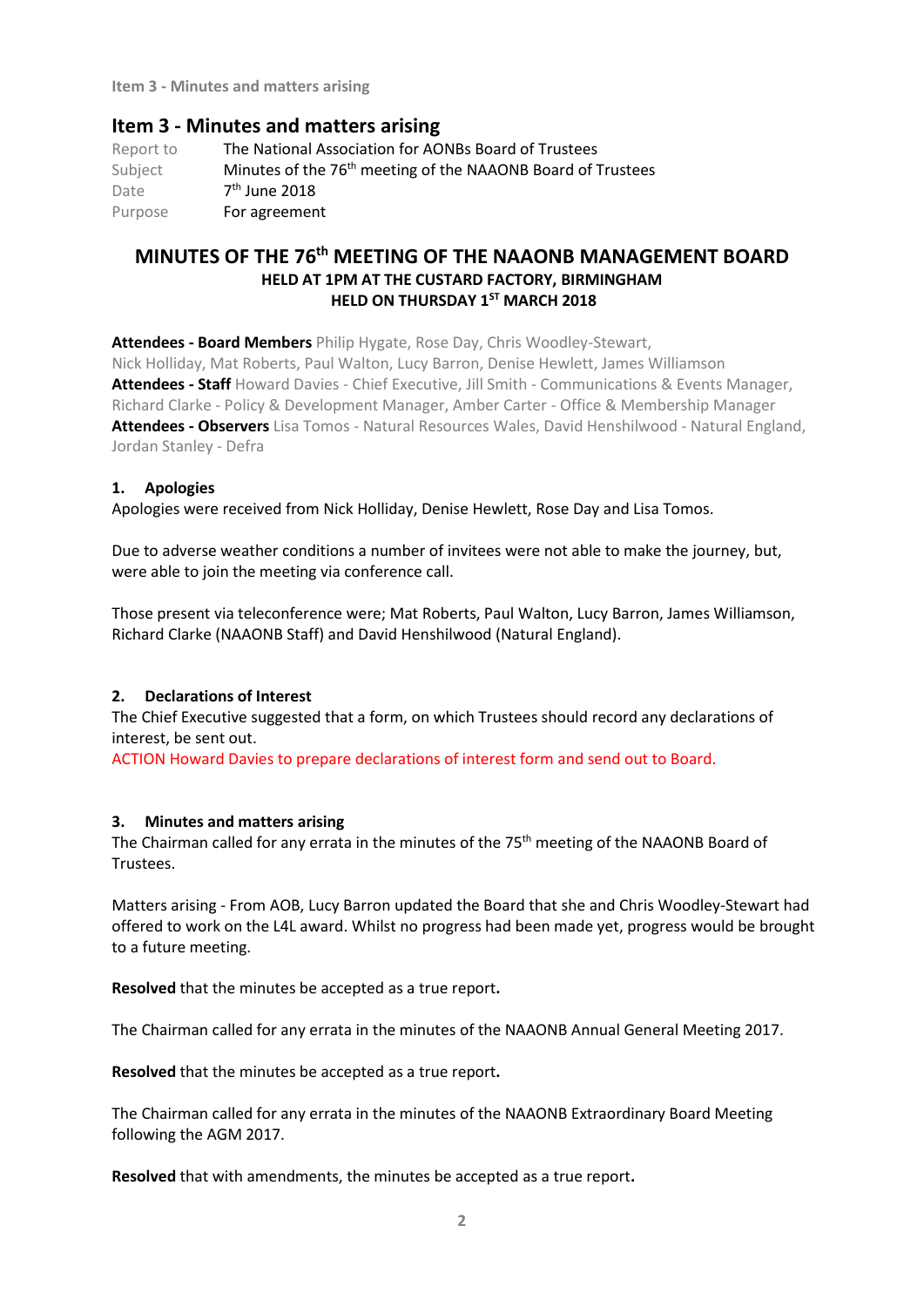## **4. General Data Protection Regulation**

This report was introduced by Amber Carter, who took questions. Mat Roberts queried whether the NAAONB is compliant, Amber Carter responded that we are not currently, but we are working towards being compliant by the May deadline.

**Resolved** that the Board note this paper. Proposed Mat Roberts Seconded James Williamson Agreed Unanimously

### **5. Landscapes for Life Conference 2018 & 2019**

This report was introduced by Jill Smith, who took questions.

### **6. NAAONB Draft Business Plan 2018-20**

This report was introduced by the Chief Executive, who took questions.

**Resolved** that the business plan be signed off as it stands, with further discussion on the budget during item 7 of this meeting.

Proposed Mat Roberts Seconded James Williamson Agreed Unanimously

## **7. NAAONB Draft Budget 2018/19**

This report was introduced by the Chief Executive, who took questions.

There was a discussion regarding the application for funding to Natural Resources Wales. The Chief Executive notified trustees that this application had been unsuccessful with the result being a £20,000 annual shortfall in the budget.

James Williamson raised a concern over the core expenditure being higher than core income, noting that this is a significant issue.

The Chief Executive responded that core expenditure has always been greater than core income, placing a requirement on the charity to run a number of events throughout the year that create a surplus, and that the 20K shortfall as a result of the NRW decision throws into stark relief the need for us to diversify our income and be more creative with how we resource the activities of the charity.

Mat Roberts suggested that we make it clear to NRW that service will not be supplied without funding. The Chief Executive explained that he is currently trying to ascertain whether NRW wish the NAAONB to continue to operate in Wales. The funding bid was submitted with backing from multiple stakeholders and would have helped deliver on ministerial priorities. NRW staff are working in the background to explore funding us in other ways and we are in talks with Welsh Government and the Welsh National Parks.

There was then a query regarding the conflict of interest posed by Howard Davies both sitting on the Board of NRW **and** being Chief Executive of NAAONB, which submitted a bid for NRW consideration. The Chief Executive responded that he has always declared his conflict of interest to NRW Board, that the bids were not considered by NRW Board and that now that the bid has been declined, there is no conflict of interest going forward.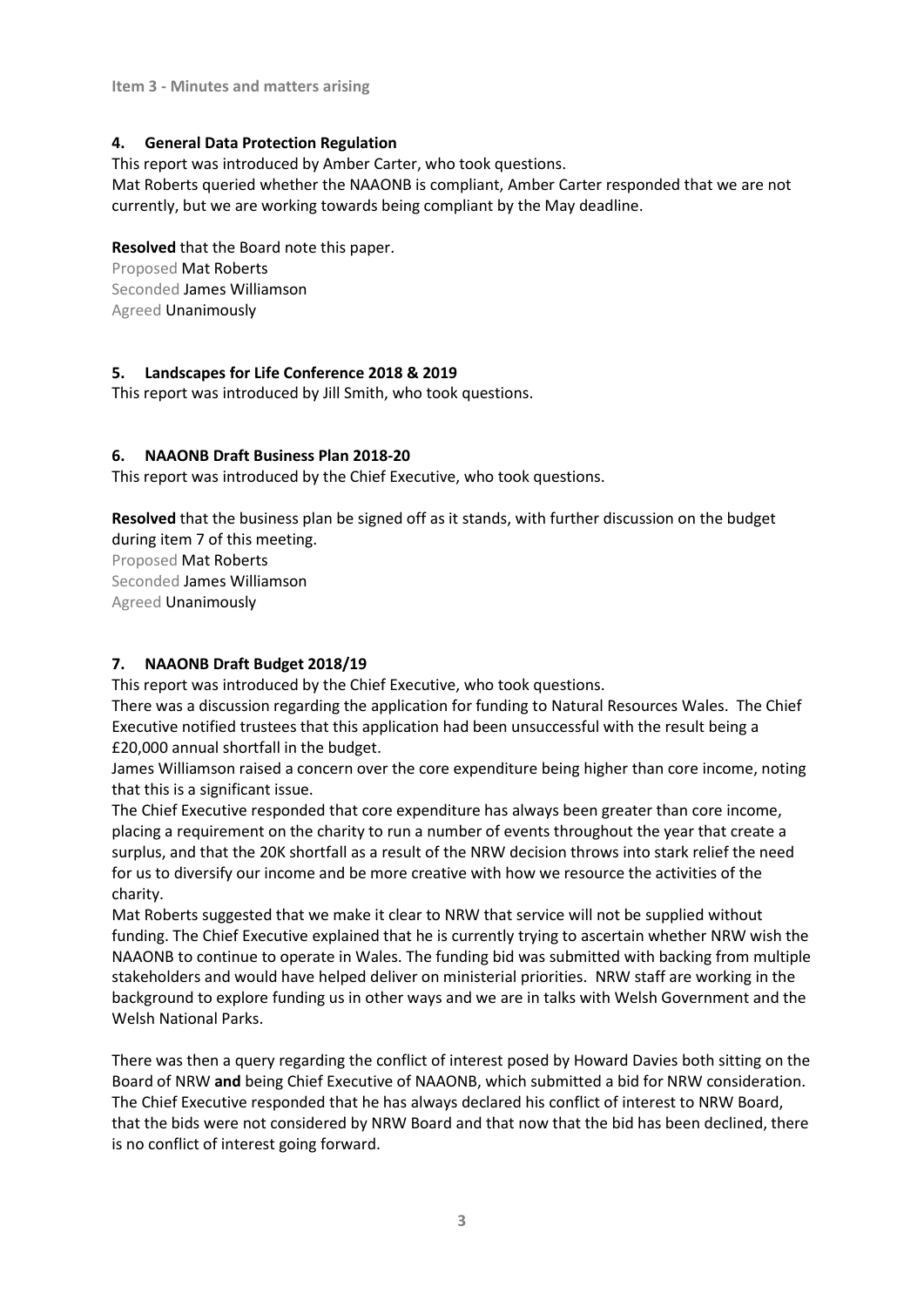#### **Item 3 - Minutes and matters arising**

**Resolved** that the Board prepare a response to NRW with a clear message that with no resourcing work cannot continue in Wales as it has been.

Proposed Mat Roberts Seconded James Williamson Agreed Unanimously

The Chief Executive asked the Board if they are comfortable with the principle of a one day, facilitated meeting where Board and NAAONB Staff come together for a day of creative thinking around funding.

The HLF resilience fund was briefly discussed. It was suggested that the proposed creative meeting could contribute evidence of need, to support the bid, or, be part of the delivery if the bid were successful.

**Resolved** that a day of creative thinking around funding be set up.

**Resolved** that the budget be agreed with the caveat that as the NRW funding will not be in the form expected, in order to maintain a balanced budget, the £20k shortfall expected from NRW be mitigated by the seeking of an alternative funding source of similar amount and use. Proposed Mat Roberts Seconded James Williamson Agreed Unanimously

#### **8. NAAONB Reserves Policy**

This report was introduced by the Chief Executive, he elaborated that the minutes from the AGM state that the reserves will be increased, and opened the discussion to the Board.

Chris Woodley-Stewart queried whether increasing our reserves is compatible with the £20,000 shortfall we now have in the budget as discussed during item 7 and the risk around running our national conference.

James Williamson highlighted that if a surplus is not made next year, the reserves will still be in excess of this reserves policy.

Chris Woodley-Stewart agreed as long as it doesn't become a long-term thing.

**Resolved** that the approach as outlined in the paper be agreed.

Proposed Lucy Barron Seconded Chris Woodley-Stewart Agreed Unanimously

#### **9. Review of Financial Regulations**

This report was introduced by Amber Carter, who took questions.

There was a question from Paul Walton asking whether there is a legal responsibility to send debtors a letter after late payment of 60 days. There was then a brief discussion regarding this during which James Williamson confirmed that there is no legal responsibility to send a letter.

**Resolved** that the amendments to the financial regulations as outlined in the paper be agreed. Proposed Mat Roberts Seconded Paul Walton Agreed Unanimously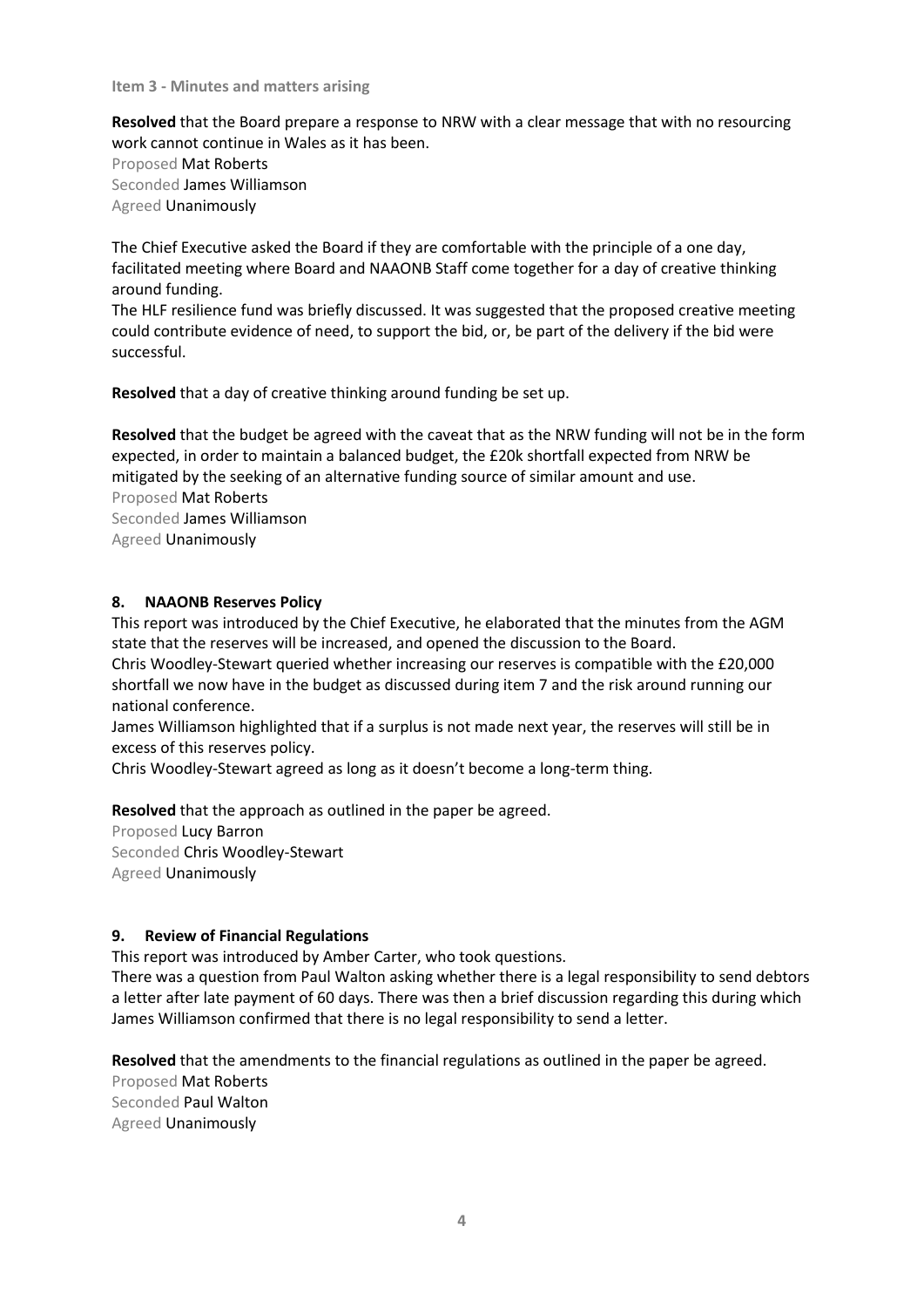**Item 3 - Minutes and matters arising**

### **10. NAAONB Activity Report Review**

This report was introduced by Amber Carter, who took questions.

There was a brief discussion on the mechanics behind the re-ordering of the report based on a combination of timeliness and risk.

Paul Walton queried the need for multiple repetitive boxes.

Amber Carter responded that as the report is dynamic, the repetitive boxes are unfortunately necessary as otherwise meaning is lost when the report is re-organised for each meeting.

**Resolved** that the new format of activity report be adopted.

Proposed Chris Woodley-Stewart Seconded Lucy Barron Agreed Unanimously

### **11. NAAONB Business Review**

This report was introduced by the Chief Executive, who suggested there be an outline by email after the meeting on where we are with the business review.

ACTION Howard Davies to send email to the Board outlining where we are with the business review.

### **12. 25 Year Environment Plan**

This report was introduced by the Chief Executive, he highlighted the profile that AONBs, landscape and natural beauty has in the plan and how valuable the plan will be in supporting the delivery of our objects.

Chris Woodley-Stewart stated the Board's gratitude to the staff for efforts to influence the 25 Year Plan.

## **13. AONB Agri-Environment Offer**

This report was introduced by the Chief Executive, he highlighted that a clear offer with a selection of pilots to be presented to Defra in April. He explained that The NAAONB would not be 'the gatekeeper' with regards presenting pilots to Defra.

Mat Roberts commented that the USP of the AONB designation is our ability to work at a landscape scale - this was further discussed by the Board. There was a discussion on the need to get the agri environment offer right, particularly reflecting the scales involved, and that to deliver effectively will need resourcing adequately.

Mat Roberts added that if the AONB Family wasn't able to deliver on the opportunities presented, then he would be quite disappointed.

The Chief Executive requested an indication of the timescale from Defra.

Jordan Stanley responded that activity is happening, NAAONB is in the list of stakeholders, and there will be something to feedback very soon.

Chris Woodley-Steward added that this is a fantastic thing, the NAAONB should be in it to win it.

## **14. Strategic Risk**

This report was introduced by the Chief Executive, who highlighted that steps are being taken to develop a resourcing strategy in order to address a key risk.

## **15. Management Accounts**

This report was introduced by the Jill Smith, who highlighted that the estimated figures on Board expenses and pension figures will need updating at year end, and then took questions.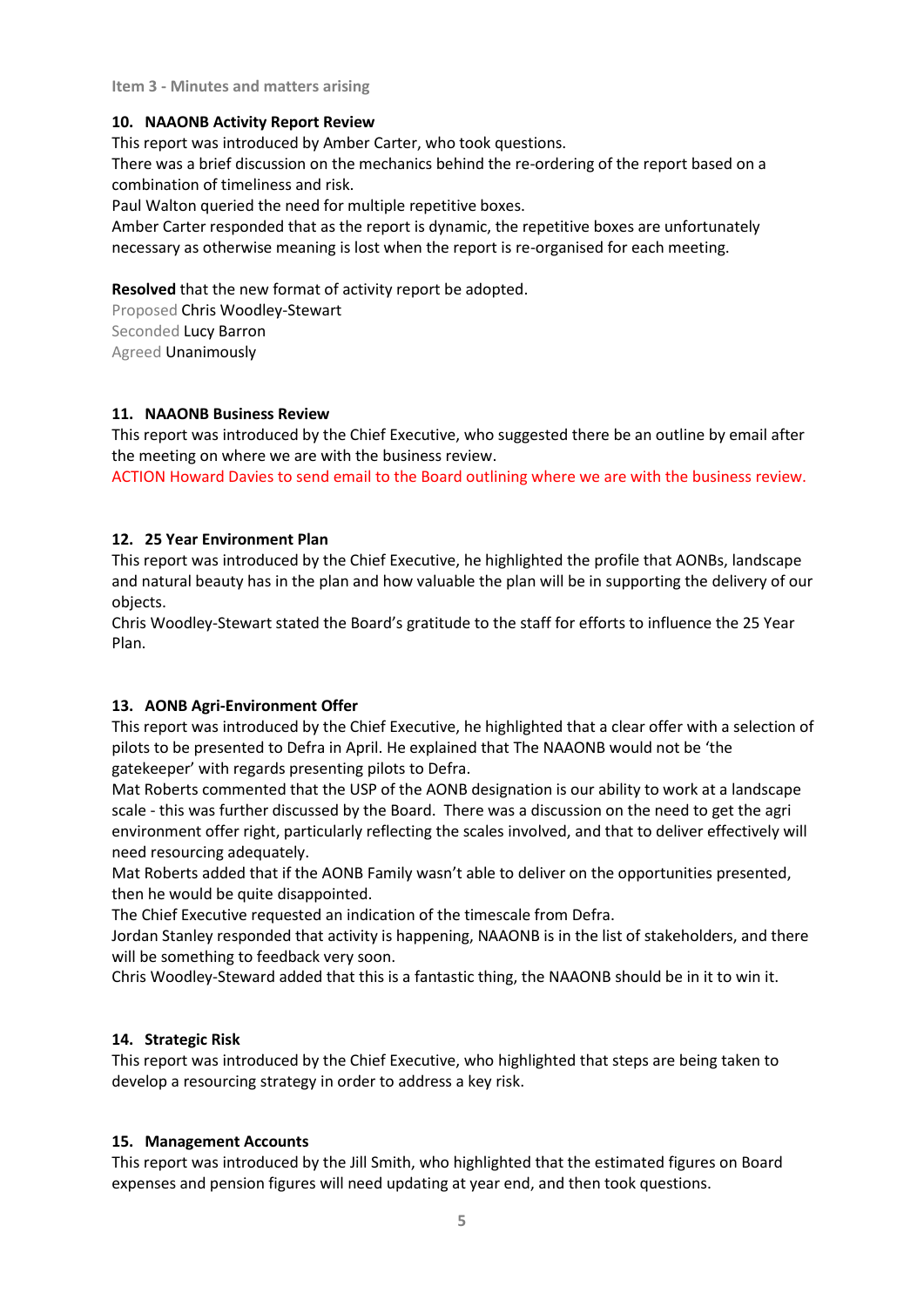**Resolved** that the management accounts as presented be accepted.

Proposed James Williamson Seconded Mat Roberts Agreed Unanimously

## **16. NAAONB Portfolio & Staff Activity Report**

This report was introduced by the Chief Executive, who highlighted that the business plan has now been delivered, the only outstanding issue is the production of a draft governance handbook which has been superseded by Charity Commission publications so is no longer a priority.

## **17. Defra Report**

This report was given by Jordan Stanley who reported on the publication of the 25 Year Plan and government's commitment to the 21<sup>st</sup> Century "Hobhouse" review. Defra are currently working out the structure, and there will be an initial announcement in the next two months. Initial conversations on the scope of the review has included the NAAONB.

Jordan Stanley continued by suggesting that Defra are happy to hear any comment on the 25 Year Plan and the commitment for landscapes. The NAAONB should come up with a clear set of asks as soon as possible.

Chris Woodley-Stewart queried whether Defra would be willing to share a draft terms of reference with us for comment.

Jordan Stanley responded that this would need to be taken back for confirmation.

The Chief Executive added that we have an opportunity to set the agenda, rather than respond to someone else setting it for us.

Lucy Barron also queried the scope of the review.

Jordan Stanley responded that the details are being mapped out at the moment.

Paul Walton queried whether there has been talk of when we can expect reports back on this. Jordan Stanley responded that recommendations are forecast from end of 2019, hopefully there will be more to say between now and then and added that the ministers' timeline is ambitious.

## **18. Natural England Report**

This report was introduced by David Henshilwood who wished to echo what Jordan mentioned during the previous agenda item. Natural England are working hard with Defra to reconcile their Strategic Review of designated landscapes and that of the 25 Year Plan, and make sure that the two exercises are being closely watched. The opportunity presented by the "Hobhouse" Review is a once in a generation opportunity.

David Henshilwood continued by suggesting the tripartite formula for NAAONB and Natural England to list recommendations for Defra to consider.

The Chief Executive welcomed the collaborative approach to feeding into our response to Defra.

## **19. Cyfoeth Naturiol Cymru - Natural Resources Wales Report**

This report was introduced in Liza Tomos' absence by the Howard Davies.

**AOB** - None received **Meeting closed 15.33**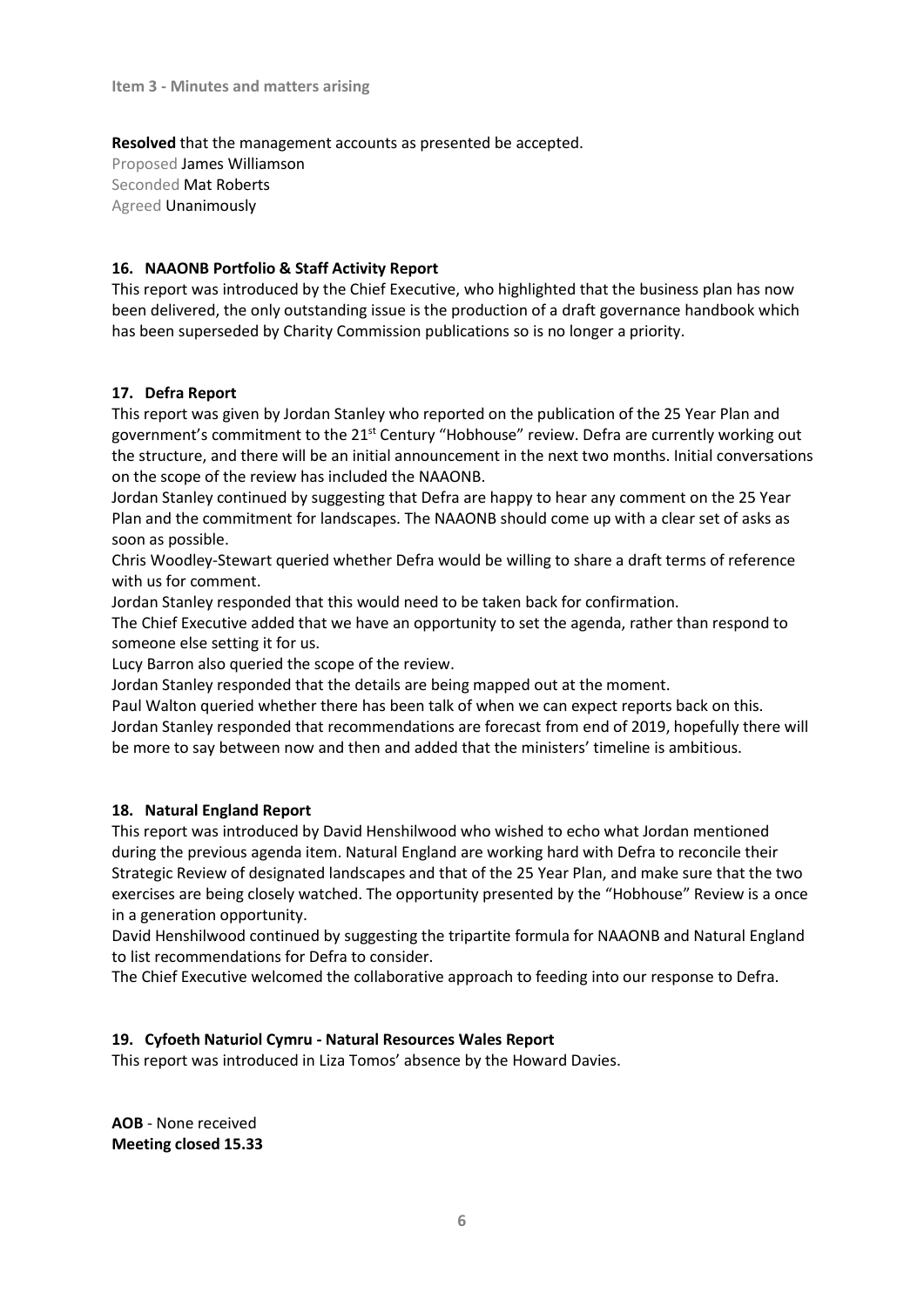# **Item 4 - Review of Designated Landscapes in England**

| Report to | The National Association for AONBs Board of Trustees       |
|-----------|------------------------------------------------------------|
| Subject   | Review of Designated Landscapes in England                 |
| Date      | 7 <sup>th</sup> June 2018                                  |
| Report by | Howard Davies (Chief Executive)                            |
| Purpose   | To consider the Review of Designated Landscapes in England |

#### **RECOMMENDATIONS**

- It is recommended that the Board
	- Note the background to this paper
	- Consider Annexes 1 and 2.
	- Agree on the NAAONB's role with regards the review and advise on resource implications

\_\_\_\_\_\_\_\_\_\_\_\_\_\_\_\_\_\_\_\_\_\_\_\_\_\_\_\_\_\_\_\_\_\_\_\_\_

#### **Background**

The UK Government outlined its commitment to a review of designated landscapes in its recently published 25 Year Environment Plan.

On the 27<sup>th</sup> May, Environment Secretary, Michael Gove reiterated his committed to conserve and enhance England's most cherished landscapes with the launch of the Review. Chaired by the writer Julian Glover, an independent panel will look at how AONBs and National Parks meet our needs in the 21<sup>st</sup> century – including whether there is scope for the current network of 34 AONBs and 10 National Parks to expand.

In the context of meeting both local and national priorities, and wider environmental governance, the Review will examine and make recommendations on

- The existing statutory purposes for AONBs and National Parks and how effectively they are being met
- The alignment of these purposes with the goals set out in the 25-Year Plan for the Environment
- The case for extension or creation of new designated areas
- How to improve individual and collective governance of AONBs and National Parks, and how that governance interacts with other national assets
- The financing of AONBs and National Parks
- How to enhance the environment and biodiversity in existing designations
- How to build on the existing eight-point plan for National Parks and to connect more people with the natural environment from all sections of society and improve health and wellbeing
- How well AONBs and National Parks support communities.

The NAAONB has a clear role to play in helping ensure this Review is successful. It is important that the Board come to a clear view on the nature and scope of the NAAONB's involvement and any associated resource implications.

#### **Objectives**

To apprise trustees of the scope of the Review, provide an opportunity for discussion on the NAAONB's involvement, the Board's ambition with regards outcomes, and resource implications.

#### **Conclusion**

This is a paper for discussion and agreement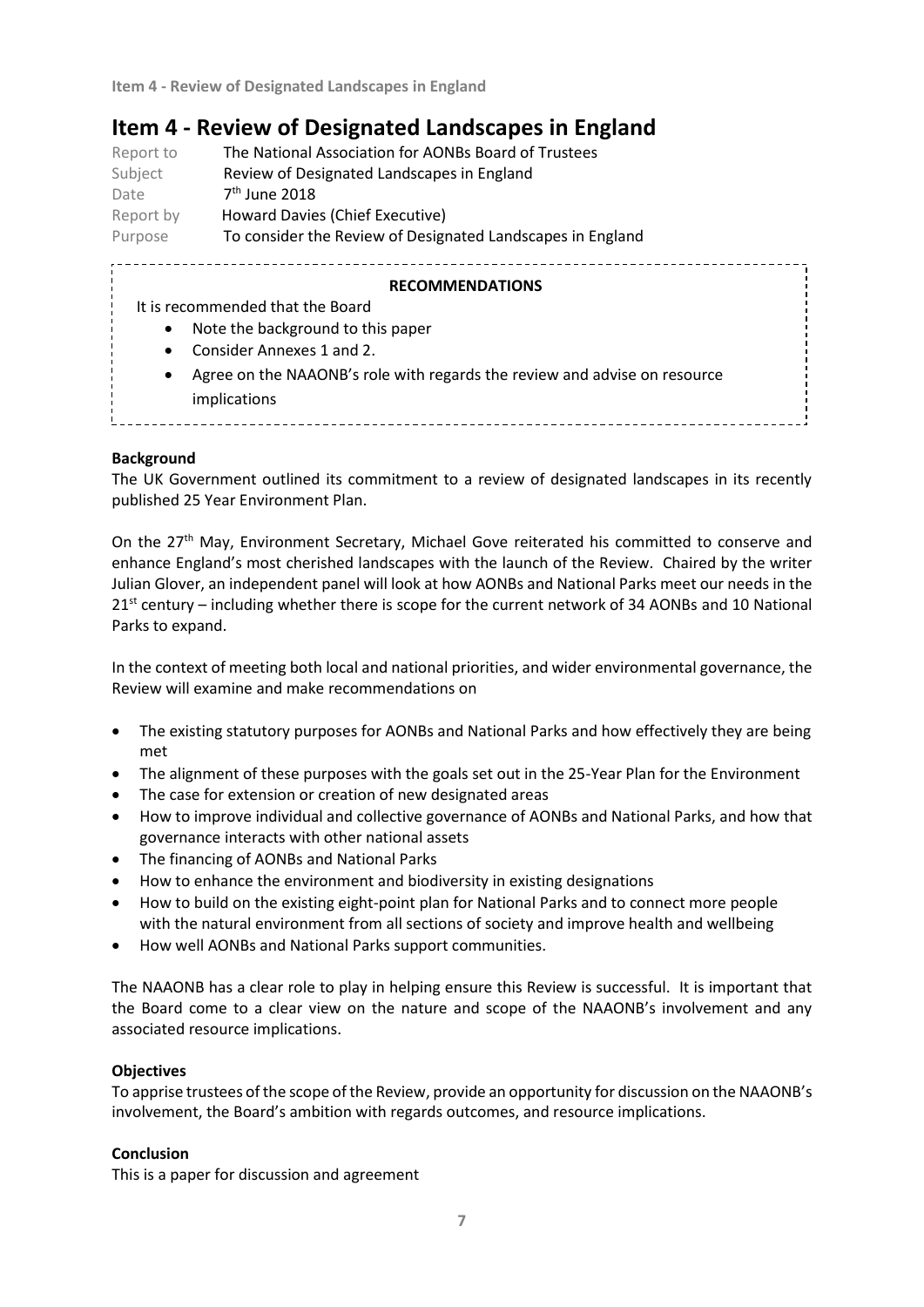# **Annex 1 - Review of Designated Landscapes (National Parks and AONBs): Defra Terms of Reference**

#### **Introduction**

Our National Parks and Areas of Outstanding Natural Beauty are a great success. England is a more beautiful and more diverse place because previous generations took the care to campaign for their creation.

In 1945, the government set up a committee under Sir Arthur Hobhouse, who recommended that Britain establish national parks to preserve and enhance their natural beauty and provide recreational opportunities for all members of the public. In 1949, the National Parks and Access to the Countryside Act established these national parks, which the minister of the day described as "the most exciting Act of the post-war Parliament." That legislation created a statutory framework for National Parks and AONBs. In brief, National Parks' purposes are to conserve and enhance natural beauty, wildlife and cultural heritage; and promote opportunities for the understanding and enjoyment of the special qualities of national parks. For AONBs, the primary purpose is to conserve and enhance the natural beauty of the area.

Now, as the oldest National Park approaches its 70th anniversary, comes a chance to renew this mission.

That is the context in which this Review takes place. It aims not to diminish the character or independence of our designated landscapes, or to impose new burdens on them and the people who live and work in the areas they cover. Instead, its purpose is to ask what might be done better, what changes could assist them, and whether definitions and systems - which in many cases date back to their original creation - are still sufficient.

At the outset, it is also important to state one thing the review will not do: propose reductions in either the geographic extent or the protections given to England's designated landscapes.

#### **Some context**

In January 2018 the Government published a 25-Year Plan for the Environment. It set out an approach to protect landscapes and habitats in England and committed to undertaking a Review National Parks and Areas of Outstanding Natural Beauty (AONBs).

The publication of these terms of reference to guide that Review is the next step.

#### **Scope**

The Review will consider National Parks and AONBs in England, including the role of these areas in relation to other places designated for environmental purposes. Landscapes in Wales and Scotland are under devolved administrations and therefore do not fall under the scope of this Review.

The Review will respect the cultural and visual heritage of people, farms and businesses in National Parks and Areas of Outstanding Natural Beauty.

#### **Objectives**

In the context of meeting both local and national priorities and wider environmental governance, the Review will examine and make recommendations on

• The existing statutory purposes for National Parks and AONBs and how effectively they are being met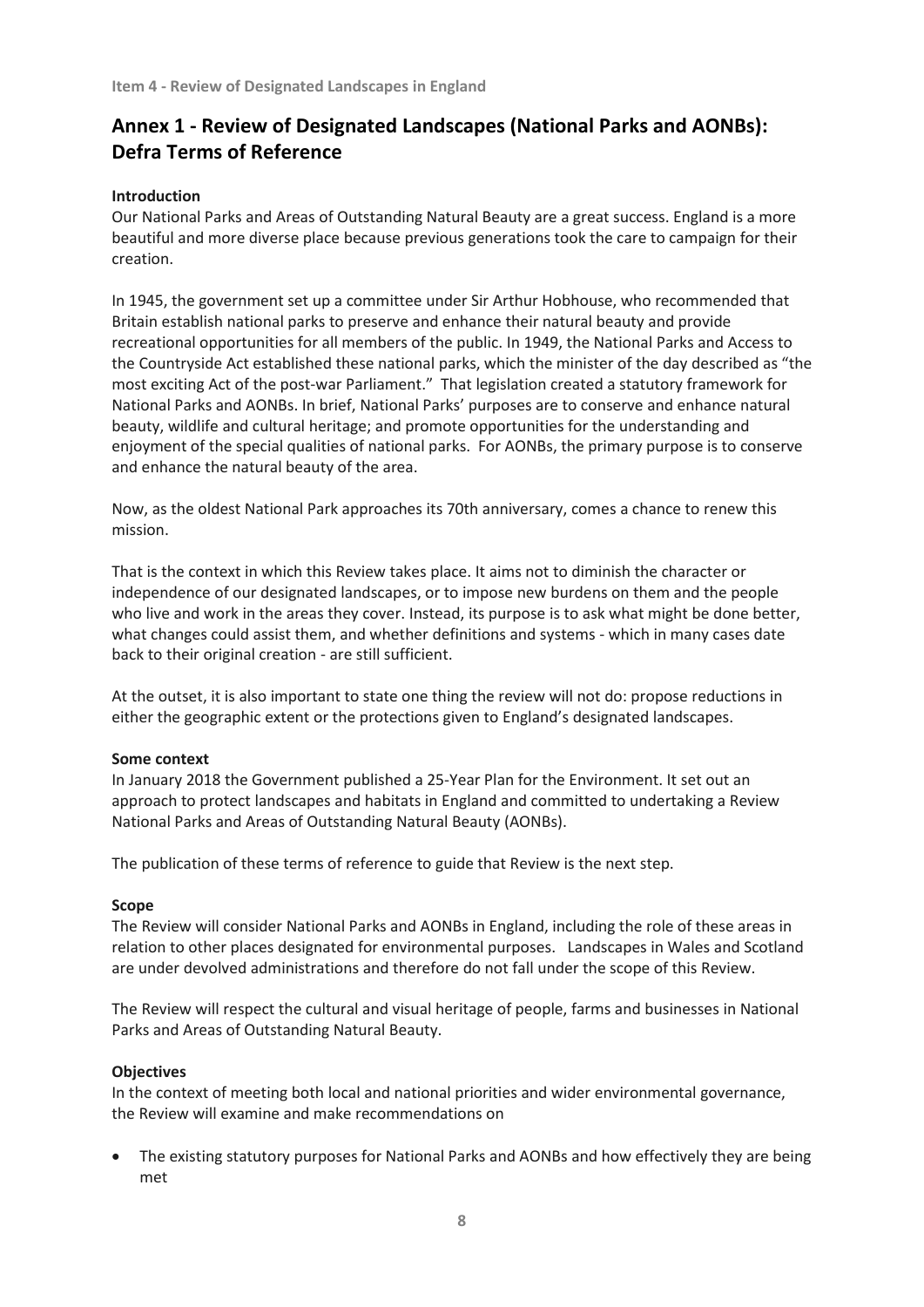**Item 4 - Review of Designated Landscapes in England**

- The alignment of these purposes with the goals set out in the 25-Year Plan for the Environment
- The case for extension or creation of new designated areas
- How to improve individual and collective governance of National Parks and AONBs, and how that governance interacts with other national assets
- The financing of National Parks and AONBs
- How to enhance the environment and biodiversity in existing designations
- How to build on the existing eight-point plan for National Parks and to connect more people with the natural environment from all sections of society and improve health and wellbeing
- How well National Parks and AONBs support communities

Expanding on work already underway, the Review will also take advice from Natural England on the process of designating National Parks and AONBs and extending boundary areas, with a view to improving and expediting the process.

#### **Activity**

The Review will be led by Julian Glover and supported by an experienced advisory group.

The Review will draw on existing evidence and that submitted by interested groups and individuals during the course of the Review. The review team will also visit people and places in a range of designated landscapes.

#### **Cross-Government involvement**

This is a cross-Government Review, with Defra providing the secretariat and appointing a lead to undertake the Review.

Recommendations will be made to the Government. Implementation will be led by the Defra Secretary of State.

#### **Expected Timetable**

The Review will report in 2019 (the 70<sup>th</sup> Anniversary of the 1949 National Parks and Access to the Countryside Act).

A more detailed timetable will be developed following commencement of the Review.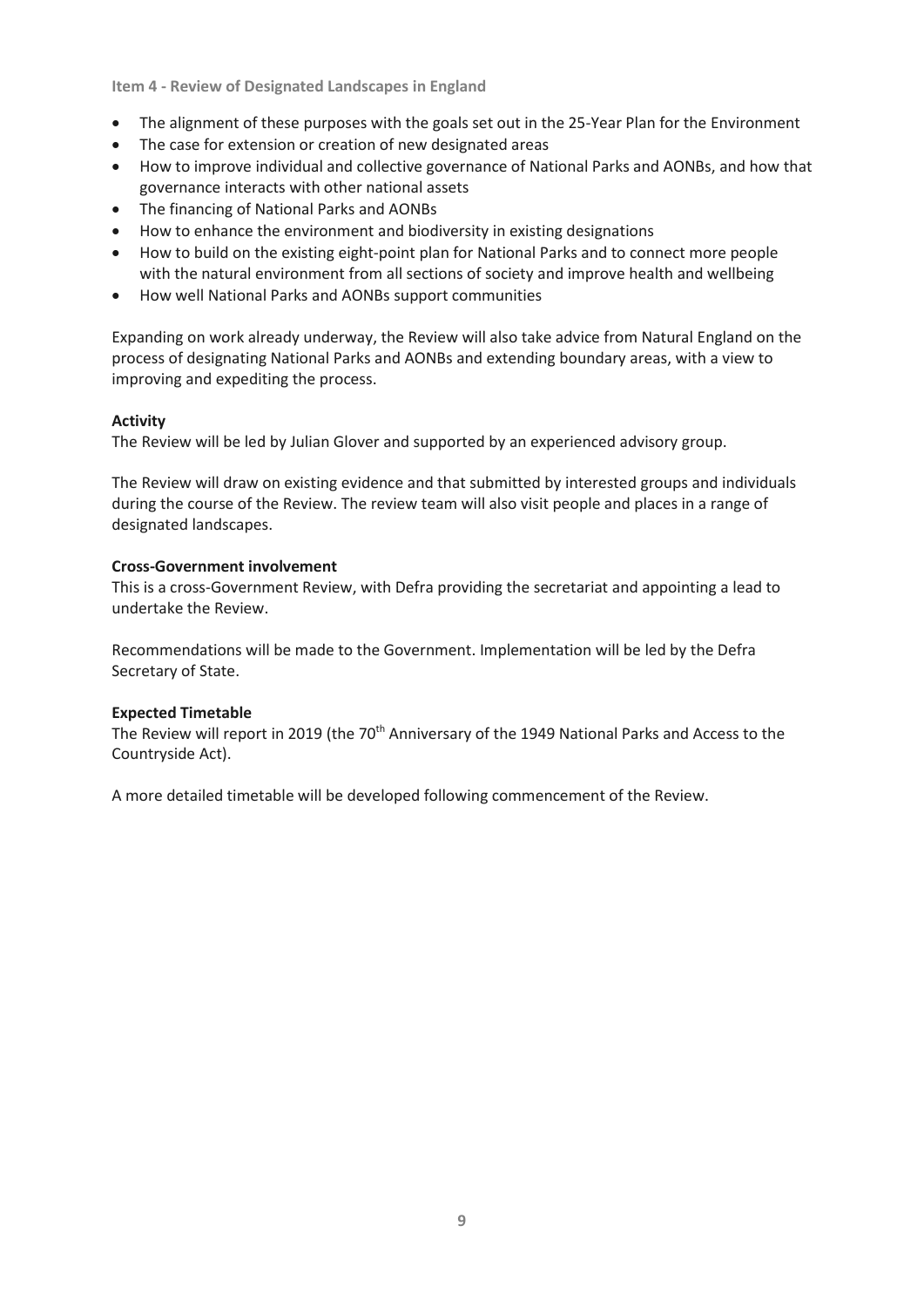# **Annex 2 - DESIGNATED LANDSCAPES REVIEW - MEDIA Q&A (DEFRA)**

## **MAIN LINE OF QUESTIONING**

## *Q: Why are you conducting this review?*

- It is nearly 70 years since National Parks and AONBs were first established to conserve and enhance their natural beauty. This review is a chance to renew that mission.
- It will look at whether there are opportunities to expand and strengthen the network, and to make sure the National Parks and AONBs we already have are meeting the needs of the  $21^{st}$ Century.
- The review will ask what could be done better, what changes are needed, and whether definitions and systems – which in many cases date back to their original creation – are still fit for purpose. But it will also look to expand on the existing achievements of National Parks and AONBs.
- It will not weaken protections, diminish the character or independence of designated areas, reduce their geographical scope, or impose new burdens on them or the people who live and work there.

## *Q: Is 'review' another word for reduction? Are you going to weaken environmental protections in favour of development?*

Absolutely not – this government is committed to protecting our National Parks and Areas of Outstanding Natural Beauty. The terms of reference of the review make clear it will not result in reductions in either the geographic extent or the protections given to England's designated landscapes.

## *Q: How did you decide on the reviewers? As a journalist and former speechwriter / Special Advisor, how much expertise does Julian Glover really bring to the role?*

- Reviewers were chosen by Ministers after careful consideration of leading candidates.
- Julian Glover will bring an independent view, a fresh perspective and a rigorous approach thanks to his experience as a writer, commentator and special adviser to government.
- He will be supported by an advisory panel bringing a breath of experience in landscape, biodiversity, heritage, farming and rural issues. The full panel will be announced in due course.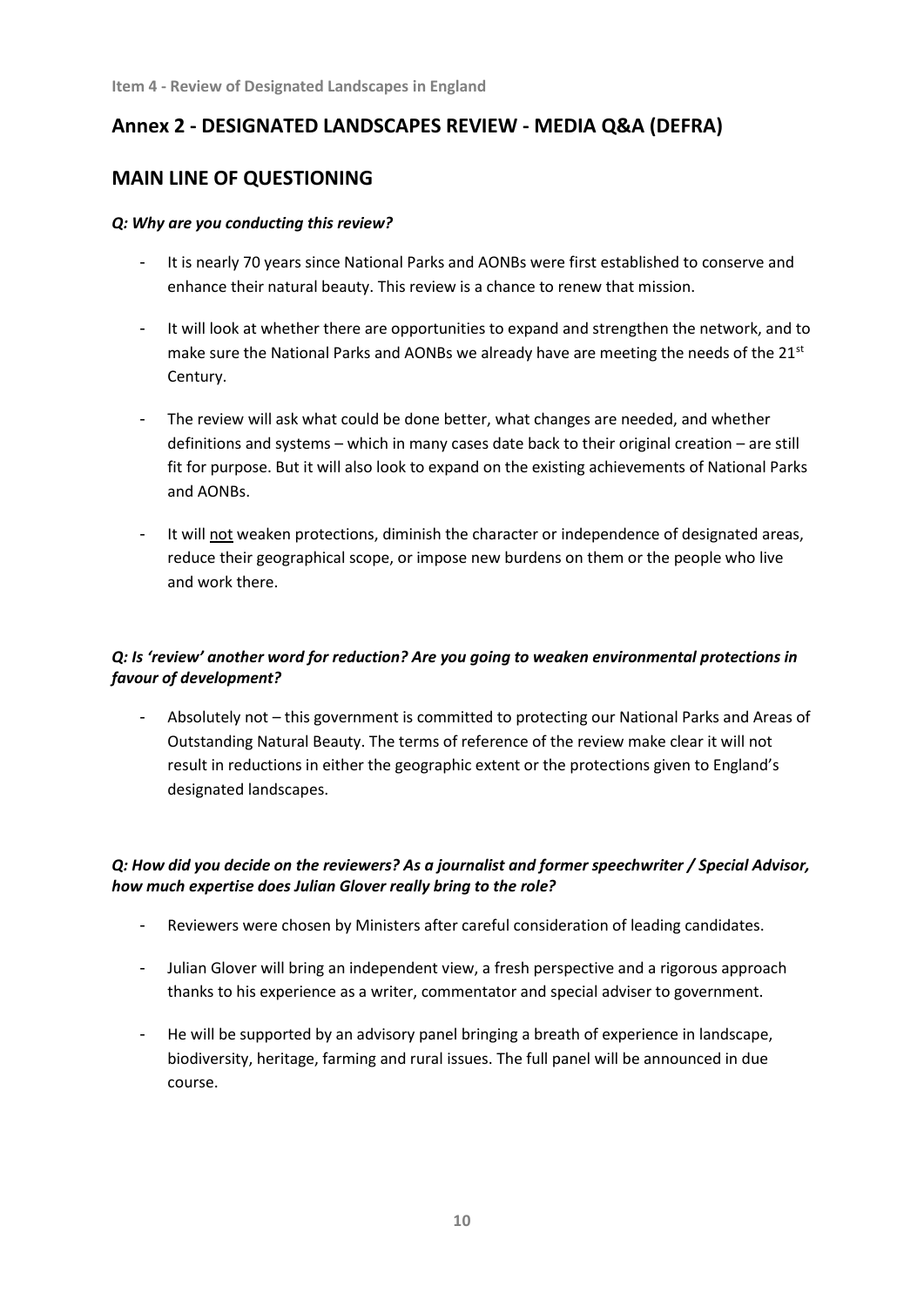## **FURTHER QUESTIONS**

## **Timings and next steps**

## *Q: Why are you launching a review, and not a consultation? How can people make sure their views are heard?*

- It's important anyone who lives, works or enjoys these landscapes has a say in their future.
- Today we are announcing the launch of the review, including its leader and terms of reference. This will help provide direction and areas of focus to the most comprehensive review of designated spaces since the creation of National Parks and AONBs.
- We will ensure interested groups and individuals have a chance to make their views heard during the course of the review.

#### *Q: How long will the review take? When will its recommendations come into force?*

- We expect the review to report in 2019. Ministers will review its recommendations before taking forward appropriate action or developing further policy.

#### *Q: Will the review or its recommendations have any legal footing?*

- No – Ministers will consider the recommendations made by the review before taking forward appropriate action.

## **Governance of the review**

#### *Q: Who else will be on the review panel?*

Julian Glover will lead the review and will be supported by an advisory group bringing a breath of experience in landscape, biodiversity, heritage, farming and rural issues. The advisory group will be announced in due course

#### *Q: Why does the review only cover England?*

- Landscapes in Wales, Scotland and Northern Ireland are under devolved administrations and therefore do not fall under the scope of this review.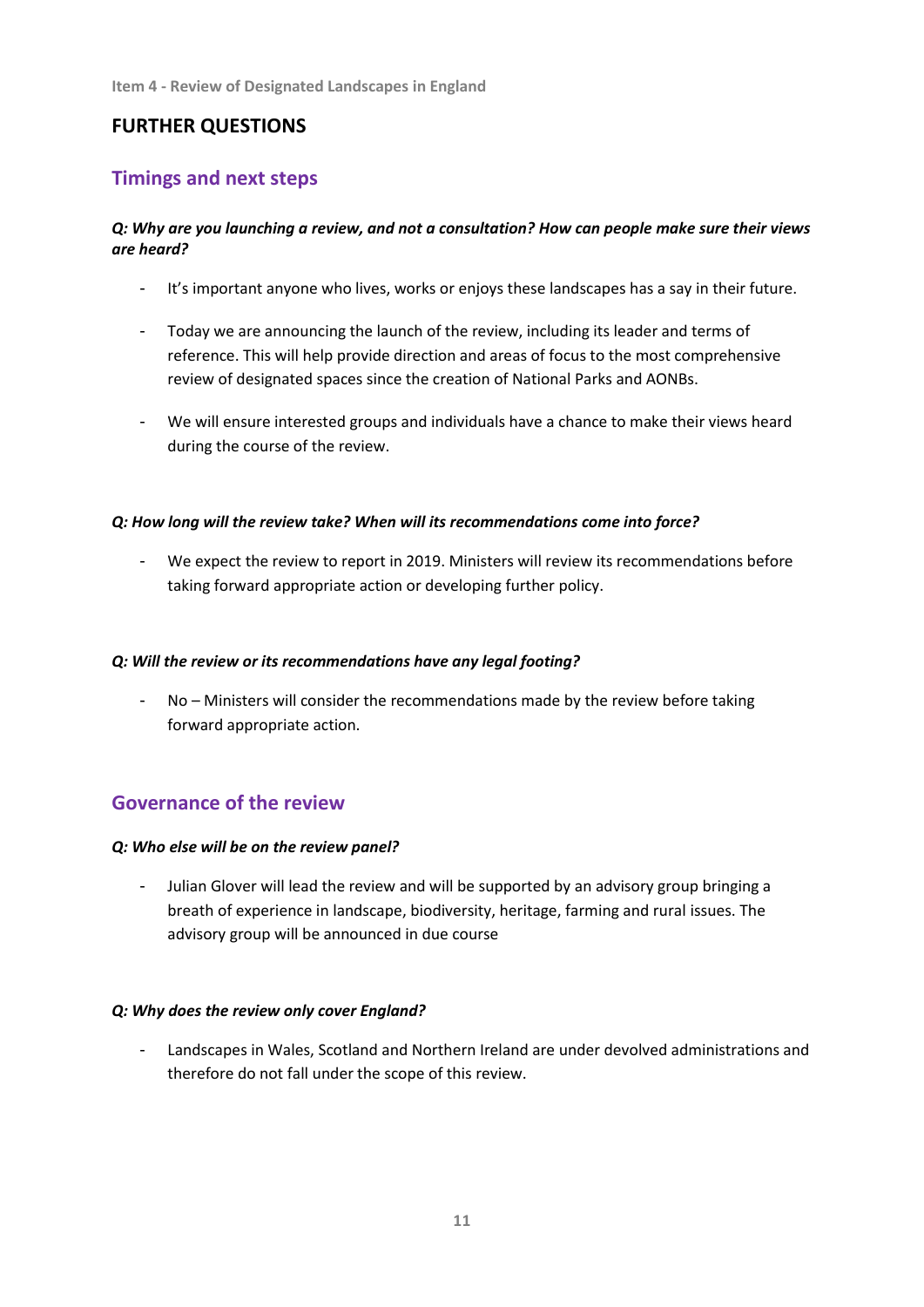#### *Q: The Terms of Reference talk about 'national assets' – what do you mean by this?*

- In addition to nationally designated landscapes, there are other land uses that have national status – for example National Nature Reserves, and the Public Forest Estate (approximately one third of the Public Forest Estate is in National Parks).
- It makes sense to look at how National Parks and AONBs interact with these types of designations.

## **Maintaining National Parks and AONBs**

### *Q: Are you going to designate a new National Park? If so, where?*

The review will consider the case for extension or creation of new designated landscapes. We do not want to pre-empt the outcome of the review.

## *Q: Why is there a need for this review? The Lakes District extension shows these landscapes are already willing to adapt or change as needed.*

- This will be a comprehensive review of all National Parks and AONBs across England.
- National Parks were established in 1949 to preserve and enhance their natural beauty and provide recreational opportunities for the public.
- Nearly 70 years has passed since then, so the time is right to renew this mission and look at what might be done better, and whether systems – which in many cases date back to their original creation – are still sufficient.

## *Q: What will happen to the existing proposals for extensions to AONBs?*

- The review will consider whether there is scope for expanding the network, and this will take into account the current proposals for new designations and extensions to existing ones.
- At the same time, the review will also consider options with Natural England for improving the process of designation.
- This will help to give clarity to those existing proposals for extensions to AONBs, and for new National Parks and AONBs.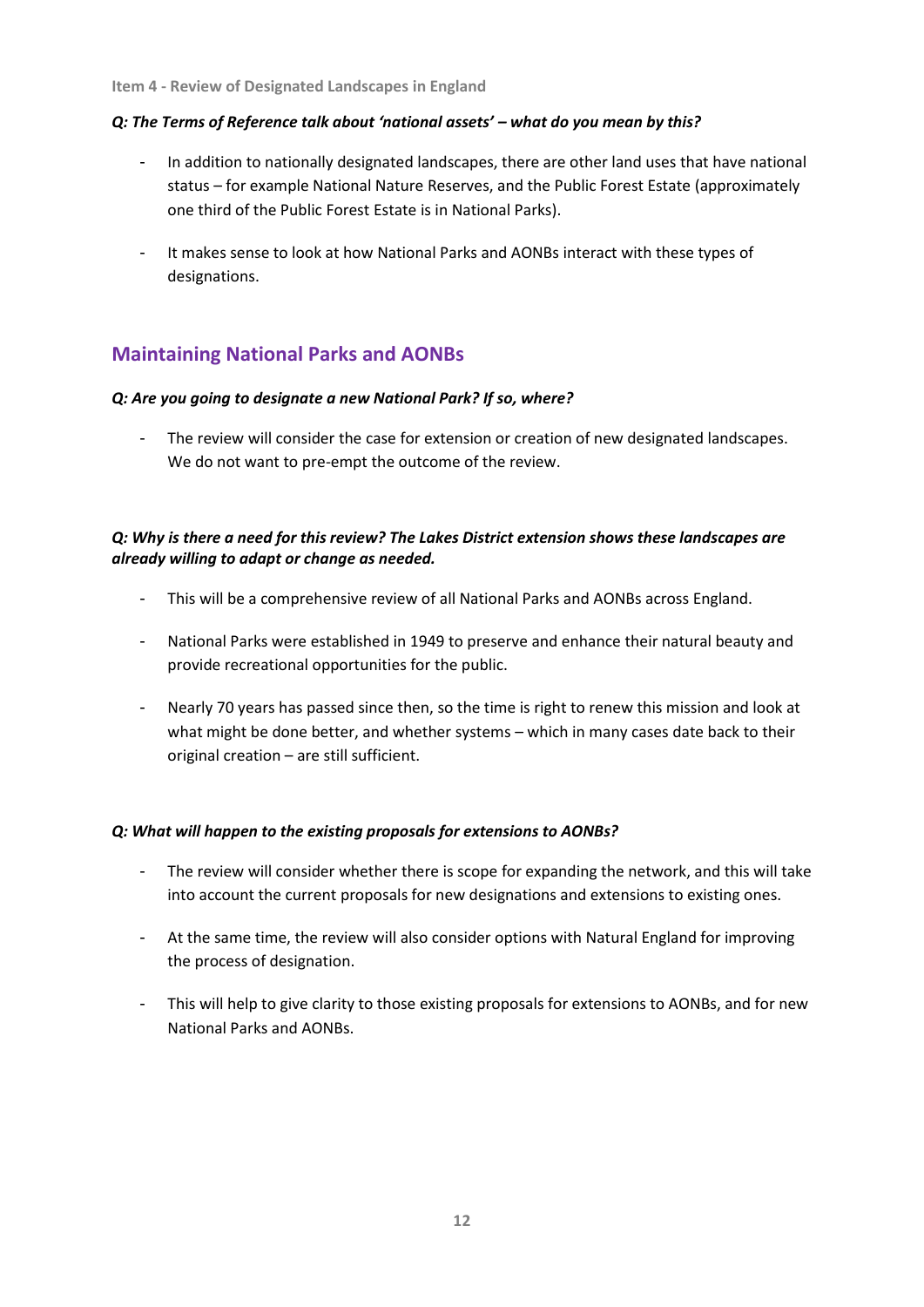## *Q: Natural England's process of designating AONBs already takes several years and a number are in the pipeline – if this review suggests more are needed, how will you have the resource to manage this?*

- The review will consider with Natural England opportunities for making the designation process more streamlined, with more opportunities for local stakeholders to contribute.
- The Government will consider all recommendations of the review once it has reported, including resource implications.

## **Access and rural economy**

## *Q: House prices in protected areas are already at a premium, pricing young people out of the market and forcing them to move elsewhere. Will the review seek to address this?*

- National Park Authorities and AONB Partnership and Conservation Boards are already engaged in shaping development in their areas to meet social, economic and environmental objectives – including the appropriate provision of affordable housing.
- The review will look at how well National Parks and AONBs support communities.

### *Q: How will you 'improve access'? Will there be more money for roads and transport?*

The review will consider what measures are needed to enable all sections of society to visit and enjoy the natural environment in National Parks and AONBs. It is too early to pre-empt its outcomes.

## **History of National Parks and AONBs**

#### *Q: Why were National Parks first established?*

- In 1945, the government set up a committee Chaired by Sir Arthur Hobhouse. It recommended that national parks and 'conservation areas' (subsequently AONBs) were set up to preserve and enhance their natural beauty and provide recreational opportunities for all members of the public.
- In 1949, the National Parks and Access to the Countryside Act was passed, paving the way for the establishment of National Parks and AONBs. The minister of the day described it as "the most exciting Act of the post-war Parliament."
- Since then, National Parks have been a remarkable success story, with more than 94 million visitors a year, over 25,000 businesses based in the parks, and these landscapes generating over £5bn for the rural economy.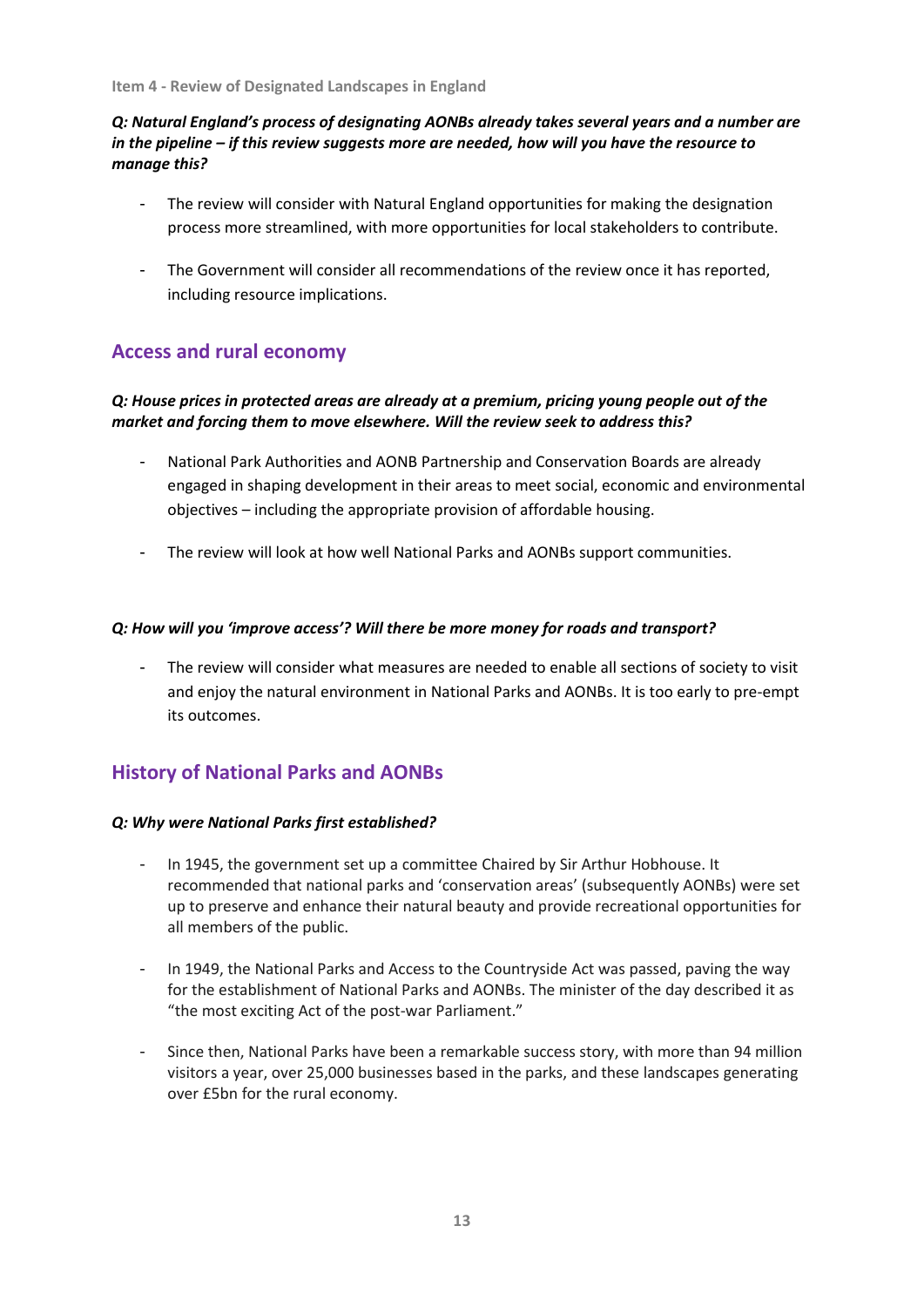### *Q: What's the difference between a National Park and an Area of Outstanding Natural Beauty?*

- Both National Parks and AONBs are designated for their natural beauty, which is recognised as being of equal value. Both National Parks and AONBs are underpinned by statutory purposes to conserve and enhance natural beauty.
- National Parks tend to be larger, or more 'extensive tracts' than AONBs. There are 10 National Parks in England, covering approximately 10% of the total land area. There are 34 AONBs, covering approximately 15% of the total land area.
- National Park Authorities are local planning authorities. AONBs do not have independent planning powers, but work with constituent Local Authorities to make sure that decisions have regard to conserving and enhancing natural beauty.

### *Q: How much progress have you made on the National Park 8-Point Plan?*

- The Government is working with all National Parks to deliver the 8-Point Plan for National Parks.
- National Parks have already met a number of the targets: including completion of the extension of the Yorkshire Dales and Lake District National Parks and the recognition of the Lake District as a UNESCO World Heritage Sites.
- They have also surpassed the target of engaging directly with over 60,000 young people a year through school visits – with National Park Authorities committing to double this figure as part of the Government's 25 Year Environment Plan.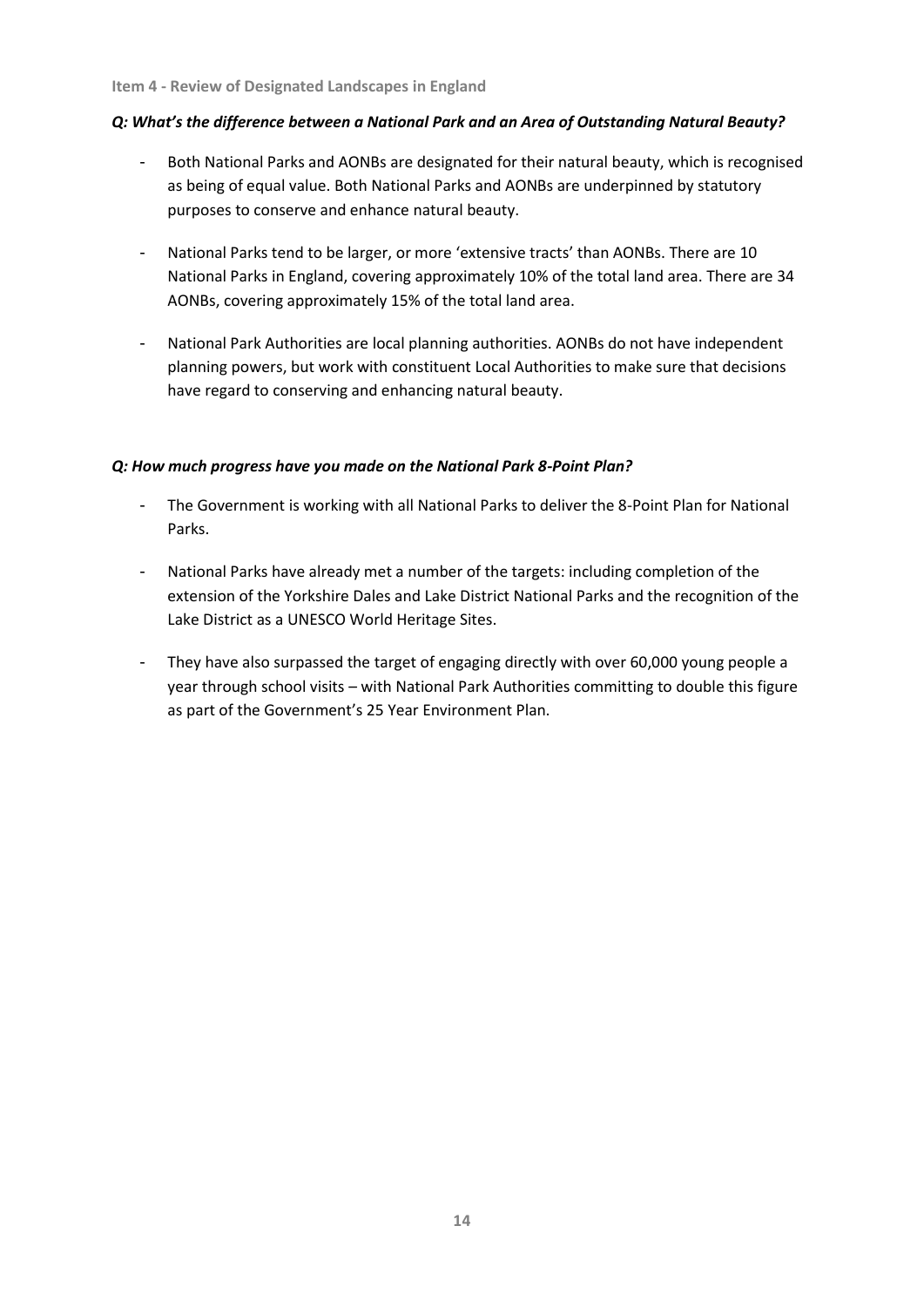## **Item 5 - Landscapes for Life Conference 2018 briefing**

| Report to | The National Association for AONBs Board of Trustees                           |
|-----------|--------------------------------------------------------------------------------|
| Subject   | Landscapes for Life Conference 2018 briefing                                   |
| Date      | $7th$ June 2018                                                                |
| Report by | Chris Woodley-Stewart (Conference Trustee) and                                 |
|           | Jill Smith (Communications and Events Manager)                                 |
| Purpose   | To brief Board members on progress towards Landscapes for Life Conference 2018 |

#### **RECOMMENDATIONS**

- It is recommended that The Board
- notes this paper,
- considers and discusses any further requirements, and
- gives a mandate to progress arrangements for conference between Board meetings

Landscapes for Life Conference 2018 (L4L2018) will take place 24-26<sup>th</sup> July at the University of Kent, Canterbury. The local hosts and site visit organisers are Kent Downs AONB Partnership.

Full details of L4L2018 can be found o[n http://www.landscapesforlife.org.uk/events/l4l-conference-](http://www.landscapesforlife.org.uk/events/l4l-conference-2018/)[2018/](http://www.landscapesforlife.org.uk/events/l4l-conference-2018/) where an online booking form makes booking quick and simple. The booking period was launched on  $22^{nd}$  May and will close on  $29^{th}$  June.

As agreed at the Board meeting in March, the conference has had a minor change of format in response to the feedback from Landscapes for Life Conference 2017. Delegates comments re site visits showed they were missed as part of the 2017 programme. The Kent Downs AONB Partnership has prepared 6 site visits and the descriptions on the website show, not only the sharing and learning on offer, but also outputs expected from the delegates who attend them. Please note they are offered as an "add on" before the formal part of the conference, to allow delegates a choice as to whether to attend them or not.

We have managed, once again, to keep the cost of the three-day conference including two nights' ensuite accommodation below £500. This has been achieved by carefully negotiated venue choice and site visit services. Sponsors have been sought but, at the time of writing, we have not been successful in attracting sponsorship. Kent Downs AONB Partnership are still working to get support at a local level as the conference will be showcasing their area.

For conference to be a financial success we require a blend of income from sponsors, exhibitors and delegates and the NAAONB, as usual, are working hard to achieve this with the help of the AONB Family network. A sponsorship and exhibitor package has been circulated to all Partnerships to assist this - this document can also be found on the website

<http://www.landscapesforlife.org.uk/events/l4l-conference-2018/conference-sponsorship/>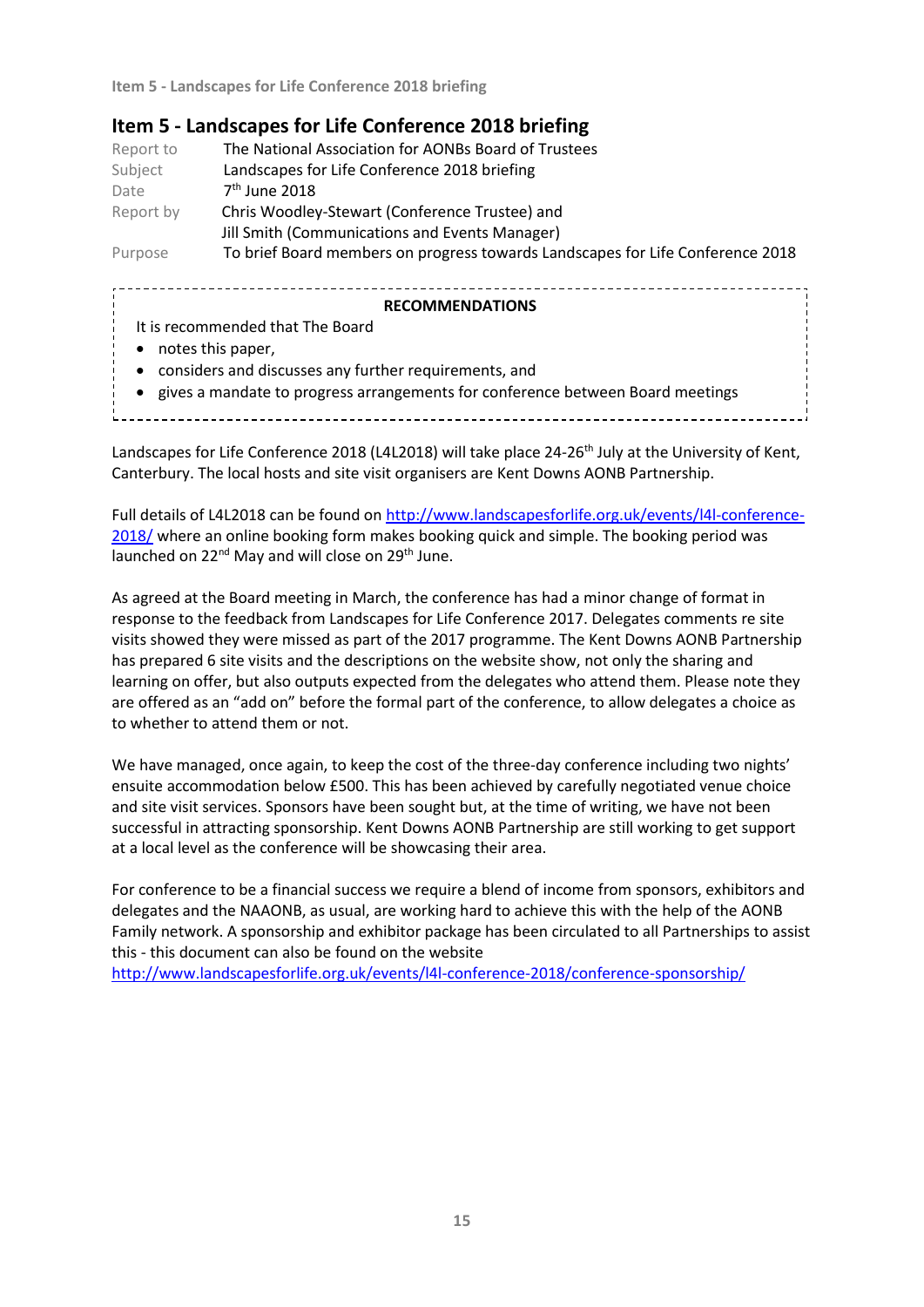## **Item 9 - Strategic Risk**

| Report to | The National Association for AONBs Board of Trustees                          |
|-----------|-------------------------------------------------------------------------------|
| Subject   | <b>NAAONB Strategic Risk Register</b>                                         |
| Date      | $7th$ June 2018                                                               |
| Report by | Howard Davies (Chief Executive)                                               |
| Purpose   | to apprise the Board of the top three corporate risks and mitigation in place |

### **RECOMMENDATIONS**

- It is recommended that the Board
- Consider the risks identified and review approaches to mitigating them

- Discuss the efficacy of existing mitigation
- Nominate one Board member to lead a review of the Board's approach to risk management and determination of risk appetite

#### **1.0 Background**

At its meeting on 16th June 2015 the Board considered and agreed an updated risk register. It was agreed that the CE would report on the top three risks at each Board meeting (Annex 1), and trustees would be given an opportunity to reflect upon and review current mitigation measures.

### **2.0 Context**

For any organisation risk management is a key element to effective governance. By managing risk effectively trustees can ensure that

- Significant risks are known and monitored thus helping trustees to make informed decisions and take the necessary action in a timely manner
- It makes the most of opportunities and develops them with the confidence that risk will be managed and mitigated against
- Forward and strategic planning are improved
- The NAAONB's vision, aims and objectives are achieved

Good governance would ensure that the NAAONB's accountability to managing risk are stated within the Annual Report and would clearly be demonstrated to its stakeholders, partners, employees and the general public.

Some level of risk is normally found in most activities that are undertaken. The diverse nature of the organisation's activities means that it will face different types of risks and levels of exposure.

Risks needs to be considered in terms of the wider environment in which the NAAONB operates. For example, the financial climate, society and its attitudes, the environment, partnerships and changes in law, technology and knowledge will all affect the types and impact of risk.

#### **3.0 Risk register**

A comprehensive risk register has been prepared taking into account the factors above. This is accessible on the Board section of Basecamp.

#### **4.0 Roles and Responsibilities**

The responsibility for the management and control of the charity rests with its trustees. Therefore, trustee involvement in the key aspects of the risk management process is essential. Elements of the risk management process can be delegated to staff members or professional advisers; however, trustees should review and monitor all the key aspects of the process and results.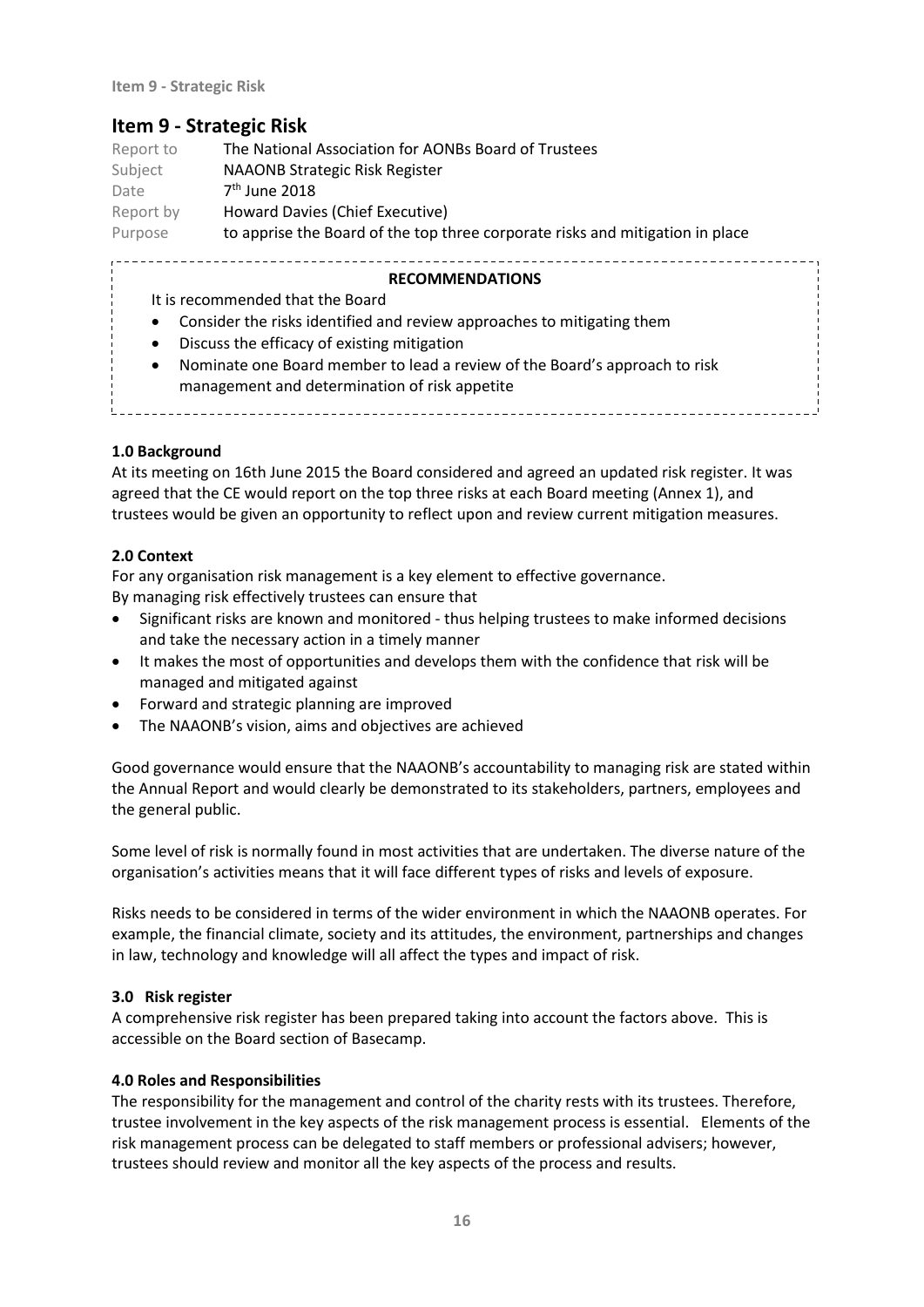#### **5.0 Legal Requirements**

The NAAONB is required by law to have its accounts independently examined and, within these accounts, it must make a risk management statement.

#### **6.0 Good Practice: Risk Management Policy**

The NAAONB regularly reviews and assesses the risks it faces in all areas of its work and plans for the management of those risks. This will ensure that the organisation is fit for purpose.

Risk management should be incorporated into the organisation's management processes as good practice. Having a rigorous process and a clear risk management policy would help to ensure that

- The identification, assessment and management of risk is linked to the achievement of the Association's aims and objectives
- All areas of risks are covered financial, governance, operational and reputational
- A risk exposure profile is created to reflect the trustees' views as to what levels of risk are acceptable
- The principal results of risk identification, evaluation and management are reviewed and considered
- Risk management is on-going and embedded in management and operational procedures

#### **7.0 A case for review**

The NAAONB needs to link strategy and risk management clearly and must be able to identify and manage risk in a highly uncertain environment. The recent loss of core grant aid from NRW and its associated impact on staff, budgets, ability to deliver, and relationship with the membership highlights the need for risk management to focus on creating value as well as protecting value. This needs to take place within the context of understanding the Board's risk appetite.

#### **7.0 Conclusion**

Risk management is an on-going process with constant monitoring and review. Trustees agreed that this role will be delegated to the Chief Executive and the mechanism by which monitoring and review will be reported to the board. There is, however, clear scope for increasing trustee engagement with strategic risk management and review, and the executive would benefit from a clearer view on the risk appetite of the Board.

**Supporting documents** (these can be found on the NAAONB Trustees project on Basecamp)

[Institute of Risk Management -](https://naaonb.basecamphq.com/projects/12975251/file/243193659/Institute%20of%20Risk%20Management%20-%20Risk%20management%20for%20Charities.pdf) Risk management for Charities

[Institute of Risk Management -](https://naaonb.basecamphq.com/projects/12975251/file/243193660/Institute%20of%20Risk%20Management%20-%20Charities%20-%20Setting%20Risk%20Appetite.pdf) Charities - Setting Risk Appetite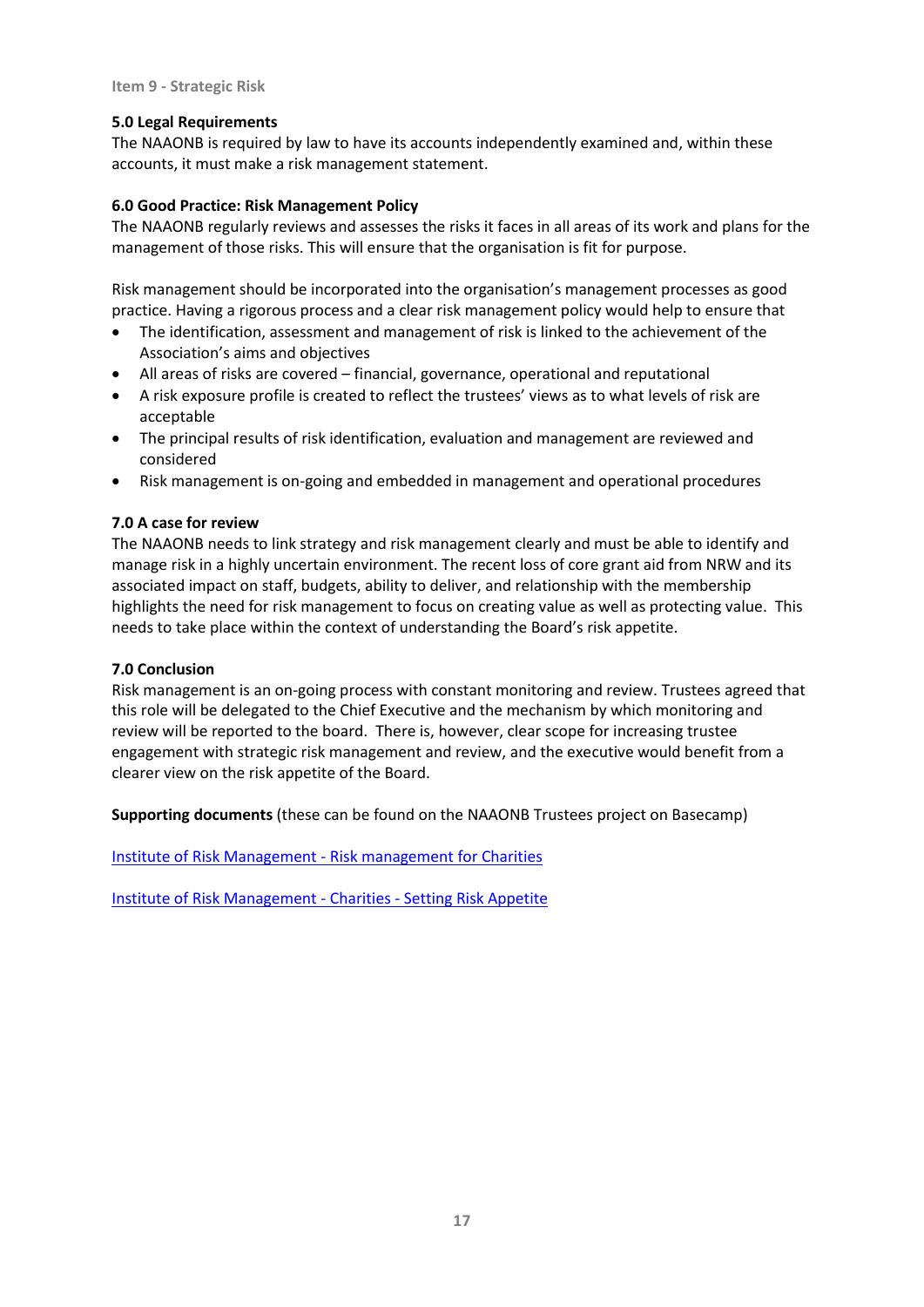## **Annex 1 - The NAAONB current top risks**

#### **1. Risk - Environmental funding declines**

#### **Current mitigation**

Work with national and local politicians to influence policy and public opinion

### **Commentary**

Whilst the settlement for the NAAONB and the AONB Family in England was positive, the trajectory for exchequer funding remains downwards. This is true across the AONB Family network. There is still over reliance on very few sources of income.

### **2. Major partners withdraw from use of NAAONB services (e.g. Defra)**

### **Current mitigation**

Maintain close relationship with partnerships, with clear roles identified and agreed. Tripartite agreement in place.

### **Commentary**

Current NRW funding arrangements end in March 2018. The NAAONB submitted an EOI for future funding but this was not successful. This has resulted in a significant loss of income, reduced ability to deliver on our objects, and associated tensions within the membership which require management.

## **3. Risk - Over reliance on one source of funding (e.g. grants)**

#### **Current mitigation**

Maintain a fundraising strategy with broad funding base

#### **Commentary**

Our mitigation measure to maintain a resourcing strategy with broad funding base is not being met. We have no resourcing strategy in place but the intention to draft one is now set out in the 2018- 2020 Business Plan.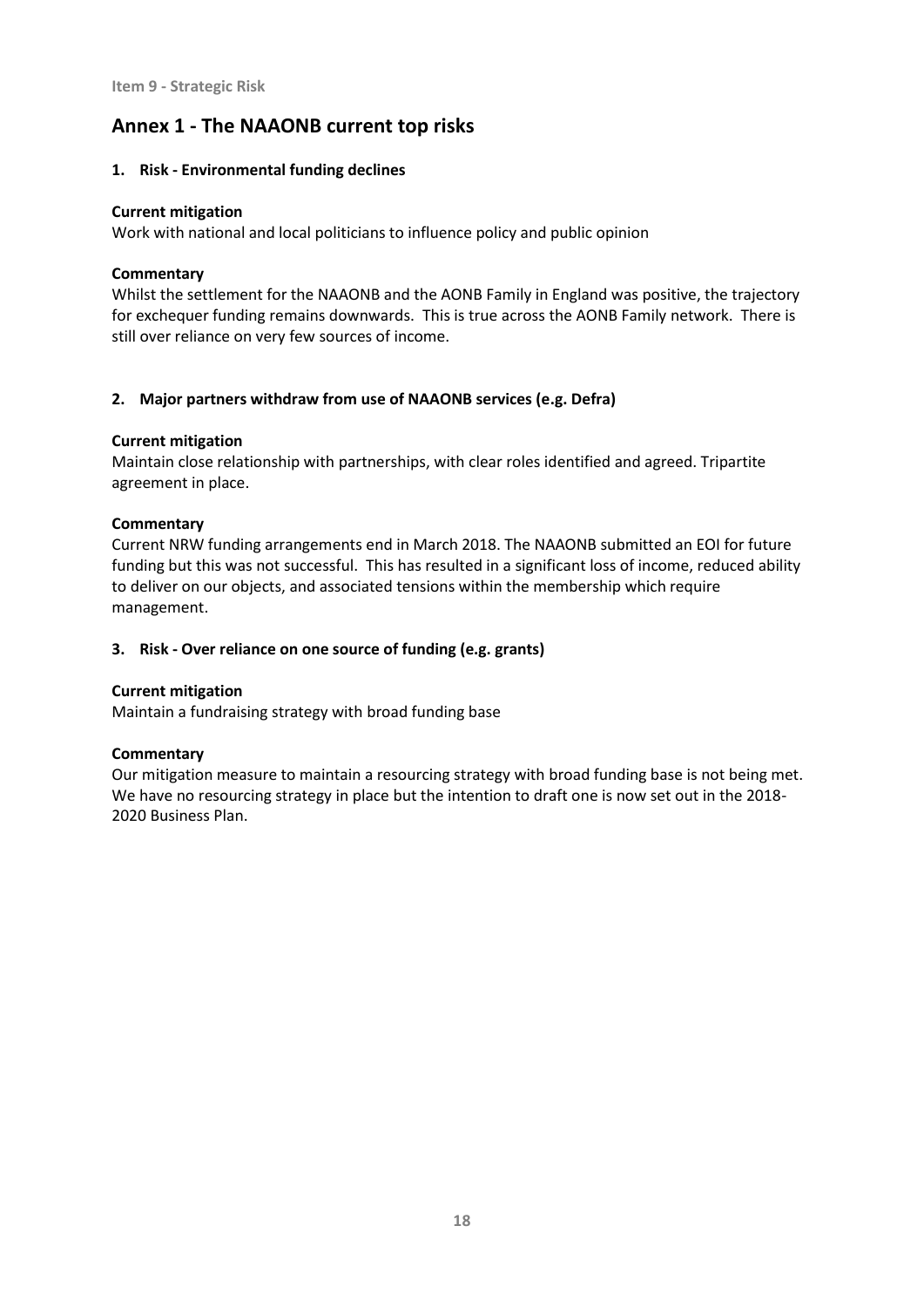## **Item 10 - Management Accounts**

| Report to | The National Association for AONBs Board of Trustees     |
|-----------|----------------------------------------------------------|
| Subject   | Management Accounts to 31 <sup>st</sup> March 2018       |
| Date      | 7 <sup>th</sup> June 2018                                |
| Report by | Amber Carter (Office and Membership Manager)             |
| Purpose   | To provide an account of                                 |
|           | income/expenditure of the NAAONB for the FY 2017-18, and |

2. an estimate for the year-end figures and resulting surplus.

| <b>RECOMMENDATIONS</b>                                                |
|-----------------------------------------------------------------------|
| It is recommended that the Board note the background to this paper    |
| Confirms the objectives as set out in this paper                      |
| Approves the Management Accounts set out as Appendix 1 to this paper. |
|                                                                       |

### **Background**

Management Accounts are considered and approved by the Board at their meetings throughout the year.

Updates are made before each meeting reflecting additional income/expenditure since the previous meeting. Estimates have been provided for items for which we await invoices.

## **Objectives**

- To provide a realistic account of income/expenditure of the NAAONB for the FY 2017-18.
- To provide financial clarity and transparency to staff, Board members and grant aiding bodies.
- To provide an estimate of the year-end figures 2017-18

#### **Conclusion**

Subject to the estimates of outstanding income/expenditure being realistic, the figures show a potential transfer of £30,815.54 to reserves as the planned safeguarding of future charity activity.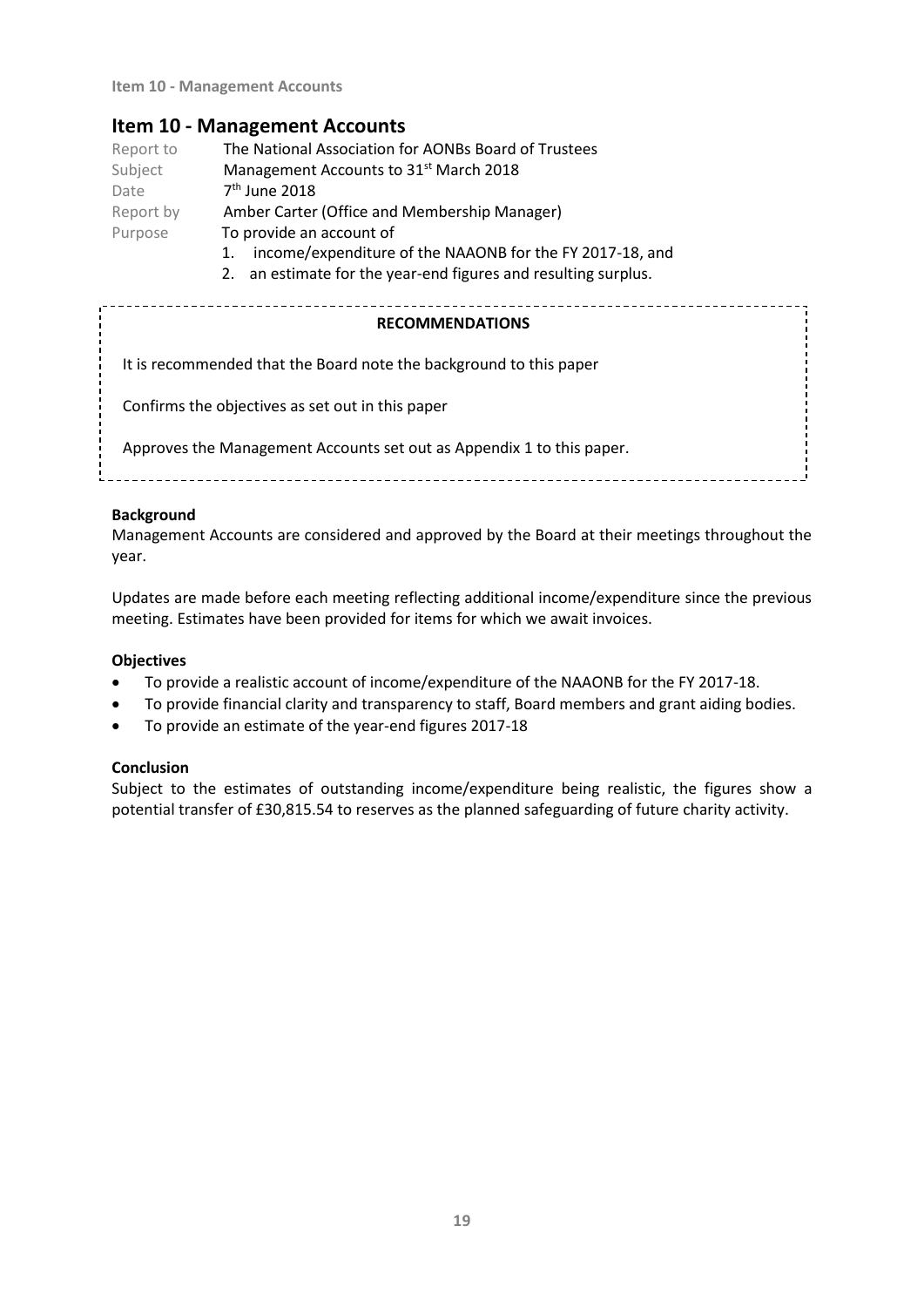# **Appendix 1 - Management Accounts - Year 1st April 2017 to 31st March 2018**

| <b>Account</b>                          | <b>Budget</b> | Income $/$<br><b>Expenditure</b><br>to date as at<br>31/03/2018 | <b>Further</b><br>contracted<br>commitments<br>$1/3/18$ -<br>31/03/18 | <b>Further</b><br>estimated<br>commitments<br>$1/3/18$ -<br>31/03/18 | <b>Total</b><br>predicted<br>spend -<br>06/04/17-<br>31/03/18 | Variance     |
|-----------------------------------------|---------------|-----------------------------------------------------------------|-----------------------------------------------------------------------|----------------------------------------------------------------------|---------------------------------------------------------------|--------------|
| <b>Core Expenditure</b>                 |               |                                                                 |                                                                       |                                                                      |                                                               |              |
| Staff salaries, NIC and pensions        | (210, 751.00) | (201, 905.88)                                                   | 0.00                                                                  | 0.00                                                                 | (201, 905.88)                                                 | 8,845.12     |
| Staff T&S + Training + Phones           | (13,300.00)   | (13,621.50)                                                     | 0.00                                                                  | (600.00)                                                             | (14, 221.50)                                                  | (921.50)     |
| ALS Support (agri-env offer group)      | (3,000.00)    | 0.00                                                            | 0.00                                                                  | 0.00                                                                 | 0.00                                                          | 3,000.00     |
| Resource Dev (incl. bid writing)        | (3,000.00)    | (3,000.00)                                                      | 0.00                                                                  | 0.00                                                                 | (3,000.00)                                                    | 0.00         |
| Events                                  | (10,000.00)   | 0.00                                                            | 0.00                                                                  | 0.00                                                                 | 0.00                                                          | 10,000.00    |
| Board expenses                          | (7,400.00)    | (7,501.97)                                                      | 0.00                                                                  | 0.00                                                                 | (7,501.97)                                                    | (101.97)     |
| Staff meeting room hire                 | (700.00)      | (399.40)                                                        | 0.00                                                                  | 0.00                                                                 | (399.40)                                                      | 300.60       |
| Subtotal                                | (248, 151.00) | (226, 428.75)                                                   | 0.00                                                                  | (600.00)                                                             | (227, 028.75)                                                 | 21,122.25    |
| Administration                          |               |                                                                 |                                                                       |                                                                      |                                                               |              |
| Miscellaneous                           | (5,571.00)    | (7, 252.54)                                                     | 0.00                                                                  | 0.00                                                                 | (7, 252.54)                                                   | (1,681.54)   |
| <b>Auditors and Accountants</b>         | (4,500.00)    | (3, 223.36)                                                     | 0.00                                                                  | 0.00                                                                 | (3,223.36)                                                    | 1,276.64     |
| Peninsula HR Support                    | (3, 168.00)   | (3, 168.00)                                                     | 0.00                                                                  | 0.00                                                                 | (3, 168.00)                                                   | 0.00         |
| IT upgrade and website dev              | (1,500.00)    | (300.00)                                                        | 0.00                                                                  | 0.00                                                                 | (300.00)                                                      | 1,200.00     |
| Subtotal                                | (14, 739.00)  | (13,943.90)                                                     | 0.00                                                                  | 0.00                                                                 | (13, 943.90)                                                  | 795.10       |
| <b>Total - Core Expenditure</b>         | (262, 890.00) | (240, 372.65)                                                   | 0.00                                                                  | (600.00)                                                             | (240, 972.65)                                                 | 21,917.35    |
| Core income                             |               |                                                                 |                                                                       |                                                                      |                                                               |              |
| Contributions AONB p'ships England      | 82,500.00     | 77,500.00                                                       | 0.00                                                                  | 0.00                                                                 | 77,500.00                                                     | (5,000.00)   |
| Contributions AONB p'ships Wales        | 10,000.00     | 10,000.00                                                       | 0.00                                                                  | 0.00                                                                 | 10,000.00                                                     | 0.00         |
| Contributions AONB p'ships NI           | 0.00          | 0.00                                                            | 0.00                                                                  | 0.00                                                                 | 0.00                                                          | 0.00         |
| <b>Contributions Corporate</b>          | 750.00        | 750.00                                                          | 0.00                                                                  | 0.00                                                                 | 750.00                                                        | 0.00         |
| <b>Contributions Local Authorities</b>  | 7,200.00      | 7,200.00                                                        | 0.00                                                                  | 0.00                                                                 | 7,200.00                                                      | 0.00         |
| Associate members                       | 1,300.00      | 1,400.00                                                        | 0.00                                                                  | 0.00                                                                 | 1,400.00                                                      | 100.00       |
| Event Sponsorship                       | 10,000.00     | 0.00                                                            | 0.00                                                                  | 0.00                                                                 | 0.00                                                          | (10,000.00)  |
| Contingency                             | (4,000.00)    | 0.00                                                            | 0.00                                                                  | 0.00                                                                 | 0.00                                                          | 4,000.00     |
| Subtotal                                | 107,750.00    | 96,850.00                                                       | 0.00                                                                  | 0.00                                                                 | 96,850.00                                                     | (10,900.00)  |
| Defra                                   | 128,303.00    | 96,226.50                                                       | 32,076.50                                                             | 0.00                                                                 | 128,303.00                                                    | 0.00         |
| <b>NRW</b>                              | 20,000.00     | 20,000.00                                                       | 5,000.00                                                              | 0.00                                                                 | 25,000.00                                                     | 5,000.00     |
| Contingency                             | (2,000.00)    | 0.00                                                            | 0.00                                                                  | 0.00                                                                 | 0.00                                                          | 2,000.00     |
| Subtotal                                | 146,303.00    | 116,226.50                                                      | 37,076.50                                                             | 0.00                                                                 | 153,303.00                                                    | 7.000.00     |
| Project contribution/shortfall to core  |               |                                                                 |                                                                       |                                                                      |                                                               |              |
| Landscapes for Life Conference          | 13,229.00     | 14,248.78                                                       | 0.00                                                                  | 0.00                                                                 | 14,248.78                                                     | 1,019.78     |
| Chairmen's Conference                   | 995.00        | 998.73                                                          | 0.00                                                                  | 0.00                                                                 | 998.73                                                        | 3.73         |
| <b>Wales Member Training</b>            | 1.200.00      | 0.00                                                            | 0.00                                                                  | 0.00                                                                 | 0.00                                                          | (1.200.00)   |
| CPRE                                    | 0.00          | 0.00                                                            | 0.00                                                                  | 0.00                                                                 | 0.00                                                          | 0.00         |
| <b>Lead Officers Meeting</b>            | 500.00        | 1,119.11                                                        | 0.00                                                                  | 0.00                                                                 | 1,119.11                                                      | 619.11       |
| Communications                          | 1,000.00      | 423.00                                                          | 0.00                                                                  | 0.00                                                                 | 423.00                                                        | (577.00)     |
| Making Local Woodlands Work             | 0.00          | 200.00                                                          | 0.00                                                                  | 0.00                                                                 | 200.00                                                        | 200.00       |
| Mentoring                               | 0.00          | 1,000.00                                                        | 0.00                                                                  | 0.00                                                                 | 1,000.00                                                      | 1,000.00     |
| <b>Management Plans</b>                 | 0.00          | 2,900.00                                                        | 0.00                                                                  | 0.00                                                                 | 2,900.00                                                      | 2,900.00     |
| <b>Future Landscapes Wales</b>          | 0.00          | 3,645.57                                                        | 0.00                                                                  | 0.00                                                                 | 3,645.57                                                      | 3,645.57     |
| <b>Mainstreaming Biodiversity</b>       | 0.00          | 10,220.00                                                       | (10, 220.00)                                                          | 0.00                                                                 | 0.00                                                          | 0.00         |
| Subtotal                                | 16,924.00     | 34,755.19                                                       | (10, 220.00)                                                          | 0.00                                                                 | 24,535.19                                                     | 7,611.19     |
| <b>Total Core and Non-Core income</b>   | 270,977.00    | 247,831.69                                                      | 26,856.50                                                             | 0.00                                                                 | 274,688.19                                                    | (3,711.19)   |
| <b>Annual Budget Surplus/-Deficit</b>   | 8,087.00      |                                                                 |                                                                       |                                                                      | 33,715.54                                                     | (25, 628.54) |
| <b>Restricted carry-forward</b>         |               |                                                                 |                                                                       |                                                                      | 2,900.00                                                      |              |
| <b>Transfer to General Fund/Reserve</b> | 8,087.00      |                                                                 |                                                                       |                                                                      | 30,815.54                                                     |              |
| <b>Cumulative General Fund/Reserve</b>  | 79,982.00     |                                                                 |                                                                       |                                                                      | 102,710.54                                                    |              |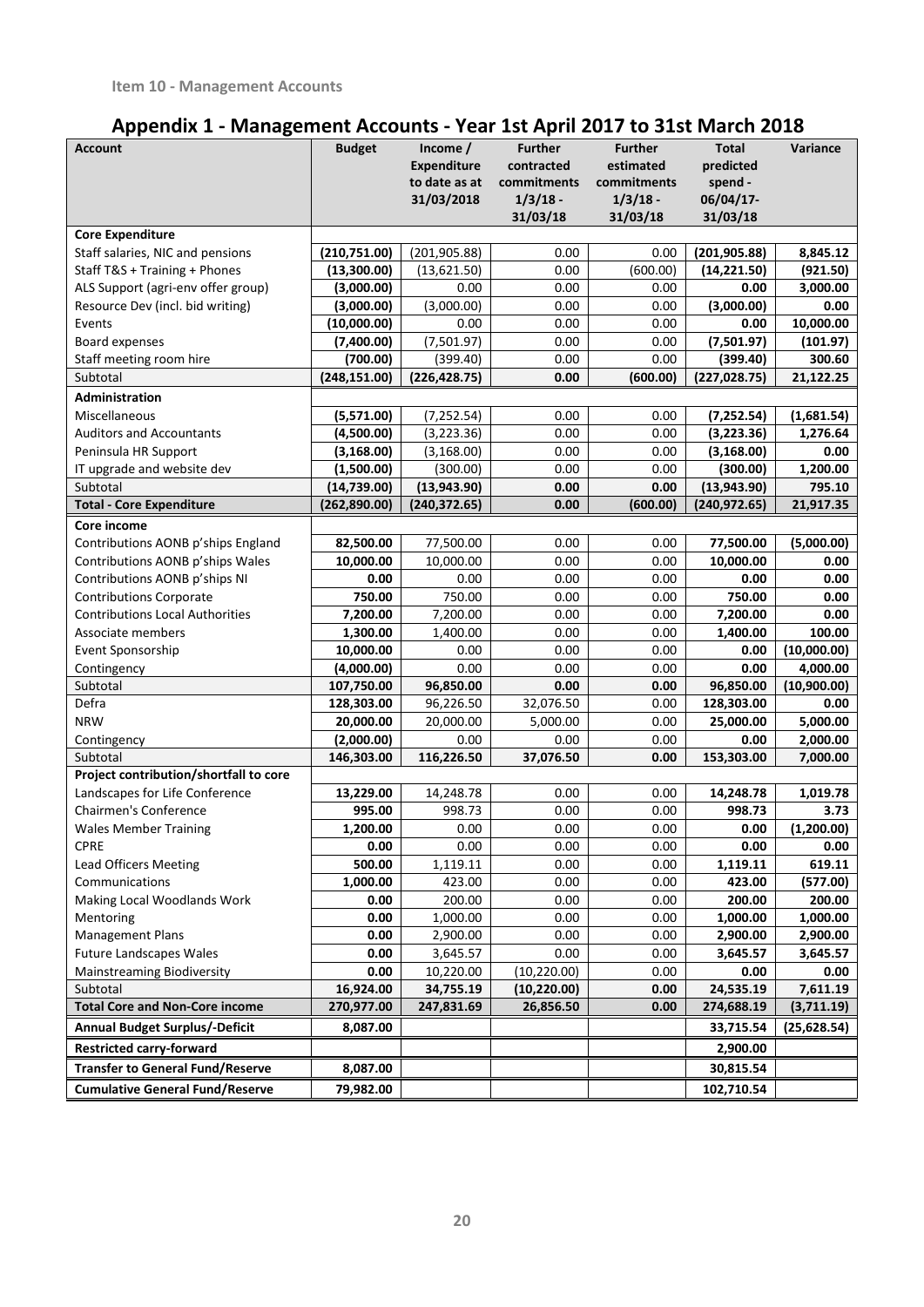## **Item 11 - NAAONB Portfolio & Staff Activity Report**

| Report to | The National Association for AONBs Board of Trustees                                |
|-----------|-------------------------------------------------------------------------------------|
| Subject   | NAAONB Portfolio & Staff Activity Report                                            |
| Date      | $7th$ June 2018                                                                     |
| Report by | Portfolio holders and staff members                                                 |
| Purpose   | To update on operational activity that has taken place since the last Board meeting |

## **Background**

This report reflects those activities undertaken by staff members and trustees working on operational issues for the NAAONB since the last Board meeting (March 2018). It highlights those activities directly linked to the delivery of the strategic objectives from the current business plan but does not include the organisational activity that underpins them.

### **The full report can be found by [clicking here](http://www.landscapesforlife.org.uk/wp-content/uploads/2018/05/77th-RAG-07.06.2018.pdf)**

or by going to http://www.landscapesforlife.org.uk/about-us/trustees/board-meetings/ The full report is not included in the papers due to its size. The report highlights progress to date in a RAG format (red, amber, green). It is automatically sorted using a simple formula which takes into account the activity's urgency and risk to delivery of the strategic objective it is linked to. This sorting pulls actions which are of a higher priority to the top of the report - the report will change order for each Board meeting as the NAAONB's priorities change.

**Annex 1 to this paper summarises the full report in a dashboard format.** The top 6 priorities from the full report are included in the 'Actions to Watch' box.

#### **Objectives**

- To inform Trustees and membership of activities taking place in order to deliver the NAAONB Business Plan
- To highlight progress towards objectives

#### **Conclusion**

This is a report of activities for information only.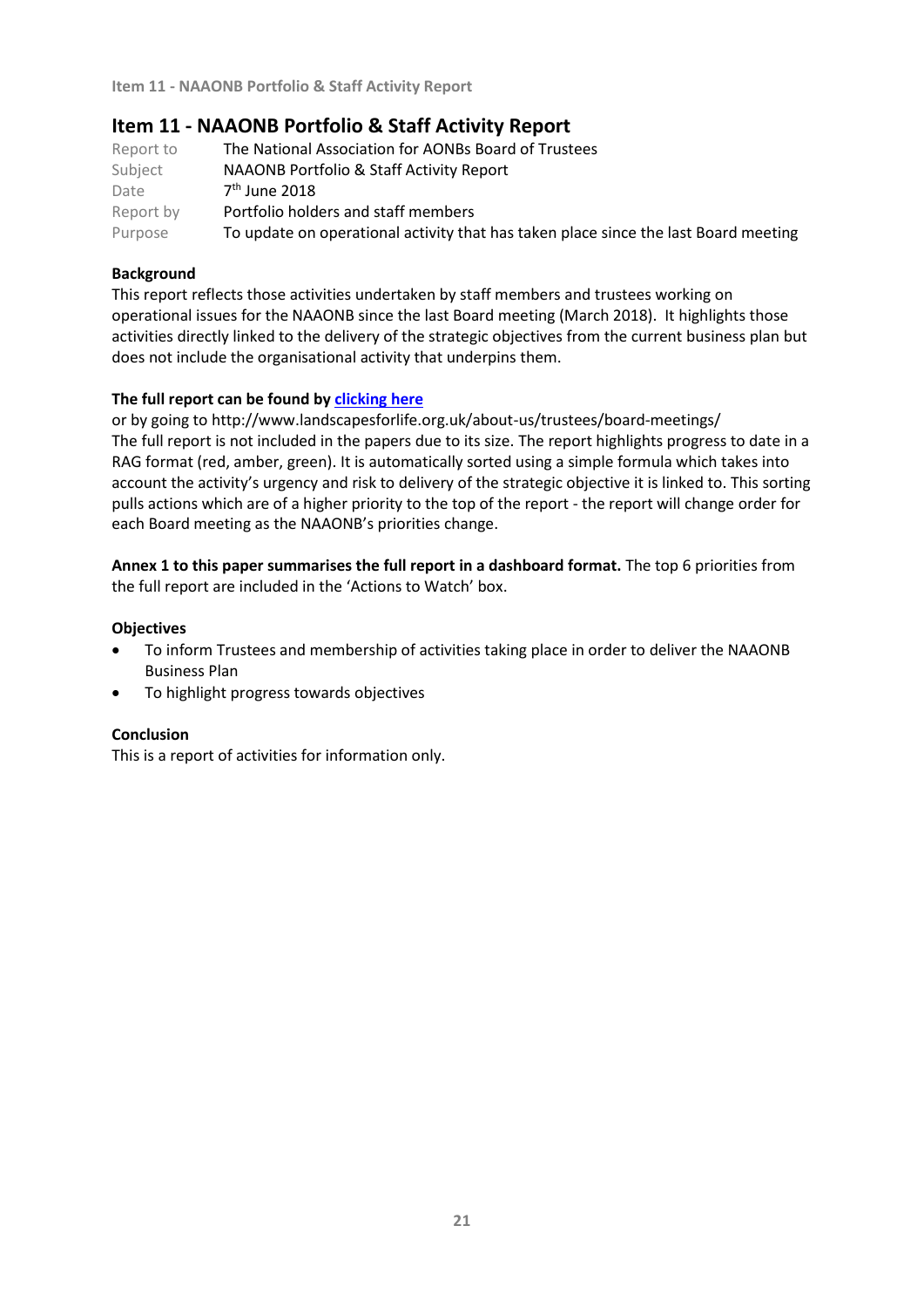# **Annex 1 - RAG Dashboard**

| <b>Actions to Watch</b>                                                                                                                                                                 | <b>Income</b>                        | <b>Expenditure</b>     | <b>Cash flow</b>       |
|-----------------------------------------------------------------------------------------------------------------------------------------------------------------------------------------|--------------------------------------|------------------------|------------------------|
|                                                                                                                                                                                         |                                      |                        |                        |
| Trustee induction and training (overdue)                                                                                                                                                | NRW Grant<br>application             | In line with<br>budget | In line with<br>budget |
| Training and development programme for staff<br>agreed (overdue)                                                                                                                        | unsuccessful<br>Grant<br>drawdown on | expectations           | expectations           |
| Explore options with Defra around an AONB offer<br>for place-based agri-environment delivery post-                                                                                      | target                               |                        |                        |
| Brexit (overdue, however, timetable being revised)                                                                                                                                      | Sponsorship for<br>conference        |                        |                        |
| Work with the AONB Family and Defra to develop a<br>set of performance metrics linked to the AONB<br>purpose(s) and the 25 Year Environment Plan<br>(metrics developed, not yet agreed) | below target                         |                        |                        |
| Proactive national funding bids to charitable trust to<br>build further resilience within the NAAONB and<br><b>AONB Family (awaiting decision from HLF)</b>                             |                                      |                        |                        |
| Improve Basecamp and its use (postponed)                                                                                                                                                |                                      |                        |                        |